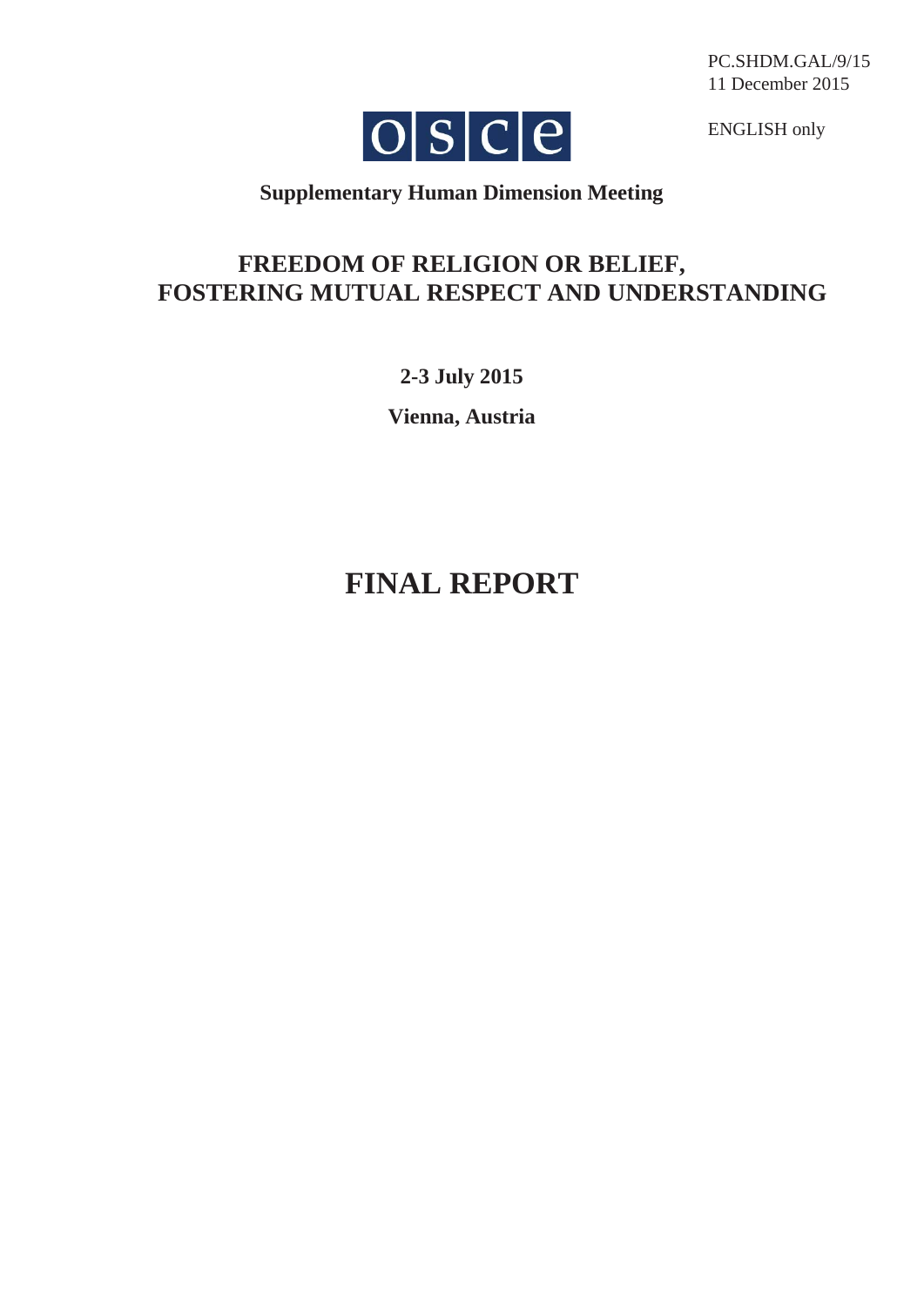# **Table of Contents**

| 1.                                                                                                                                        |                                                                                                                                                                                                  |  |  |
|-------------------------------------------------------------------------------------------------------------------------------------------|--------------------------------------------------------------------------------------------------------------------------------------------------------------------------------------------------|--|--|
| 2.                                                                                                                                        |                                                                                                                                                                                                  |  |  |
|                                                                                                                                           |                                                                                                                                                                                                  |  |  |
|                                                                                                                                           | SESSION I - FREEDOM OF RELIGION OR BELIEF AND FOSTERING MUTUAL RESPECT<br>AND UNDERSTANDING IN THE OSCE AREA - OPPORTUNITIES AND CHALLENGES  4                                                   |  |  |
| SESSION II - CREATING THE CONDITIONS FOR MEANINGFUL AND SUSTAINED<br>INTERRELIGIOUS DIALOGUE IN ORDER TO ENSURE STABILITY AND SECURITY IN |                                                                                                                                                                                                  |  |  |
|                                                                                                                                           | SESSION III: ADVANCING FREEDOM OF RELIGION OR BELIEF AND FOSTERING<br>MUTUAL RESPECT AND UNDERSTANDING THROUGH DIALOGUE AND CO-<br>OPERATION AMONG AND BETWEEN AUTHORITIES, RELIGIOUS AND BELIEF |  |  |
|                                                                                                                                           |                                                                                                                                                                                                  |  |  |
| 3.                                                                                                                                        |                                                                                                                                                                                                  |  |  |
|                                                                                                                                           |                                                                                                                                                                                                  |  |  |
|                                                                                                                                           |                                                                                                                                                                                                  |  |  |
|                                                                                                                                           |                                                                                                                                                                                                  |  |  |
|                                                                                                                                           |                                                                                                                                                                                                  |  |  |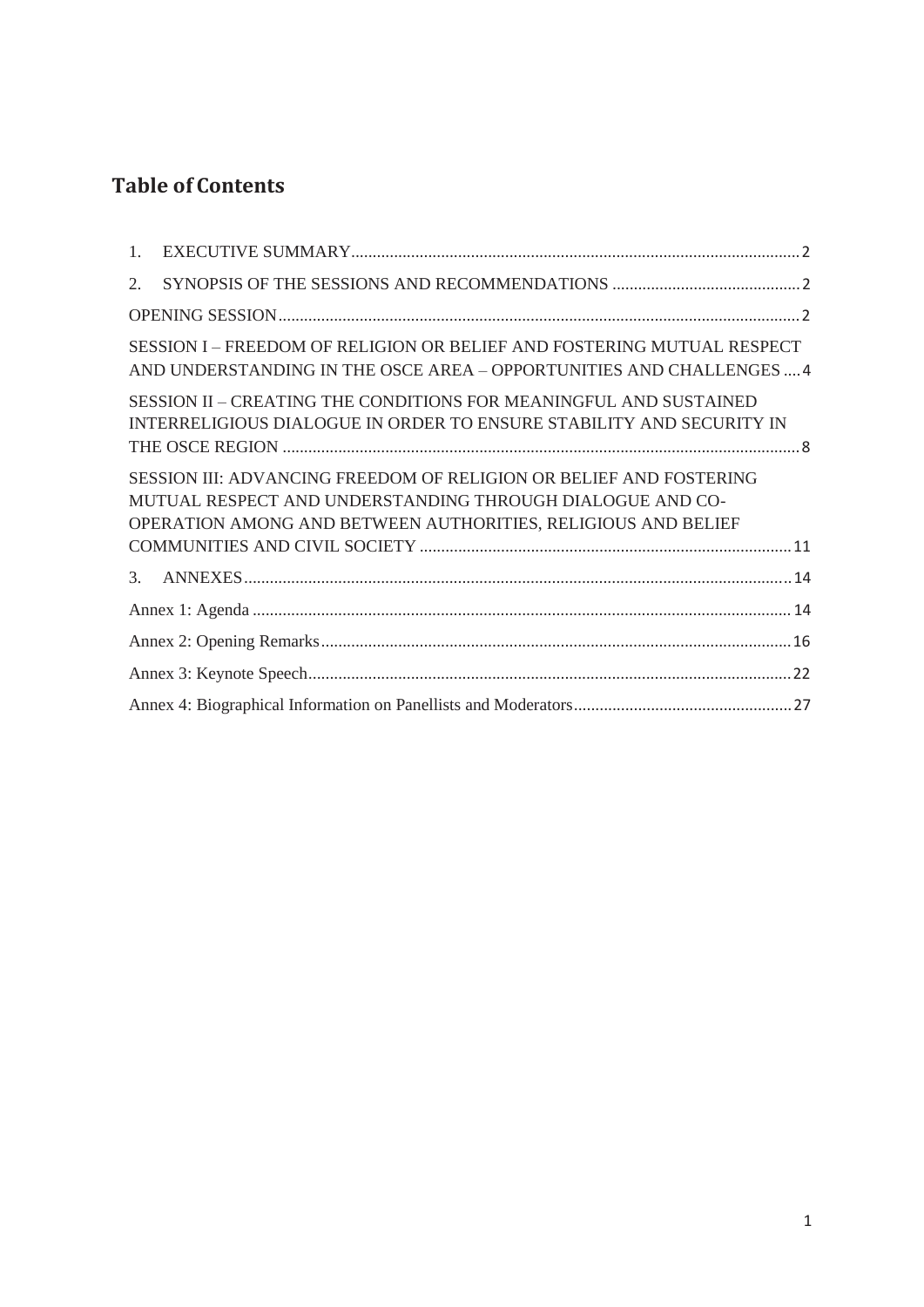# **1. EXECUTIVE SUMMARY**

The second Supplementary Human Dimension Meeting (SHDM), organized by the Office for Democratic Institutions and Human Rights of the Organization for Security and Cooperation in Europe (OSCE/ODIHR) and the Serbian OSCE Chair-in-Office on 2-3 July 2015, provided a forum to discuss the nature and scope of the right to freedom of religion or belief (FoRB) and its role in fostering mutual respect and understanding. It offered an opportunity to take stock of relevant developments in the OSCE region since the 2010 SHDM on Freedom of Religion or Belief, with the view to reflecting on the lessons learned in efforts to implement relevant commitments and to considering how those may apply to changing circumstances and new challenges. The meeting brought together 139 participants, including 83 delegates from 35 OSCE participating States, four representatives from one OSCE Partner for Co-operation (Israel), 46 representatives of 30 non-governmental organizations, participants from OSCE executive structures (OSCE Secretariat, Action against Terrorism Unit, the OSCE Parliamentary Assembly, OSCE Parliamentary Liaison Office and the Office for Democratic Institutions and Human Rights), and three representatives of two international organizations (Council of Europe and the European Union Agency for Fundamental Rights).

The meeting was organized around three working sessions:

- Freedom of religion or belief and fostering mutual respect and understanding in the OSCE area – challenges and opportunities;
- Creating conditions for meaningful and sustained interreligious dialogue in order to ensure stability and security in the OSCE region;
- x Advancing freedom of religion or belief and fostering mutual respect and understanding through dialogue and co-operation among and between authorities, religious and belief communities and civil society.

# **2. SYNOPSIS OF THE SESSIONS AND RECOMMENDATIONS**

This section summarizes the discussions which took place during the opening session and the three thematic sessions and presents recommendations made by participants. The recommendations were directed towards a variety of actors, including OSCE participating States, OSCE executive structures, and civil society organizations. These recommendations have no official status as they are not based on consensus among the 57 OSCE participating States. Further, the inclusion of a recommendation in this report does not suggest that it reflects the views or policies of the OSCE. Nevertheless, these recommendations serve as useful indicators of how participating States are meeting their commitments pertaining to freedom of religion or belief and promoting mutual respect and understanding as well as their views on follow-up activities in this area.

# **OPENING SESSION**

Opening remarks were delivered by Ambassador Sanja Milinković on behalf of Ambassador Vuk Žugić, Chairperson of the OSCE Permanent Council and Permanent Representative of Serbia to the OSCE, and by Mr Michael Link, Director, OSCE/ODIHR, followed by the keynote speech of Dr. Yevgeny Zhovtis, Chairperson of the Board of the Kazakhstan International Bureau for Human Rights and Rule of Law.<sup>1</sup>

<sup>-</sup> $1$ <sup>1</sup> The texts of the opening session remarks and keynote speech can be found at Annexes 2 and 3.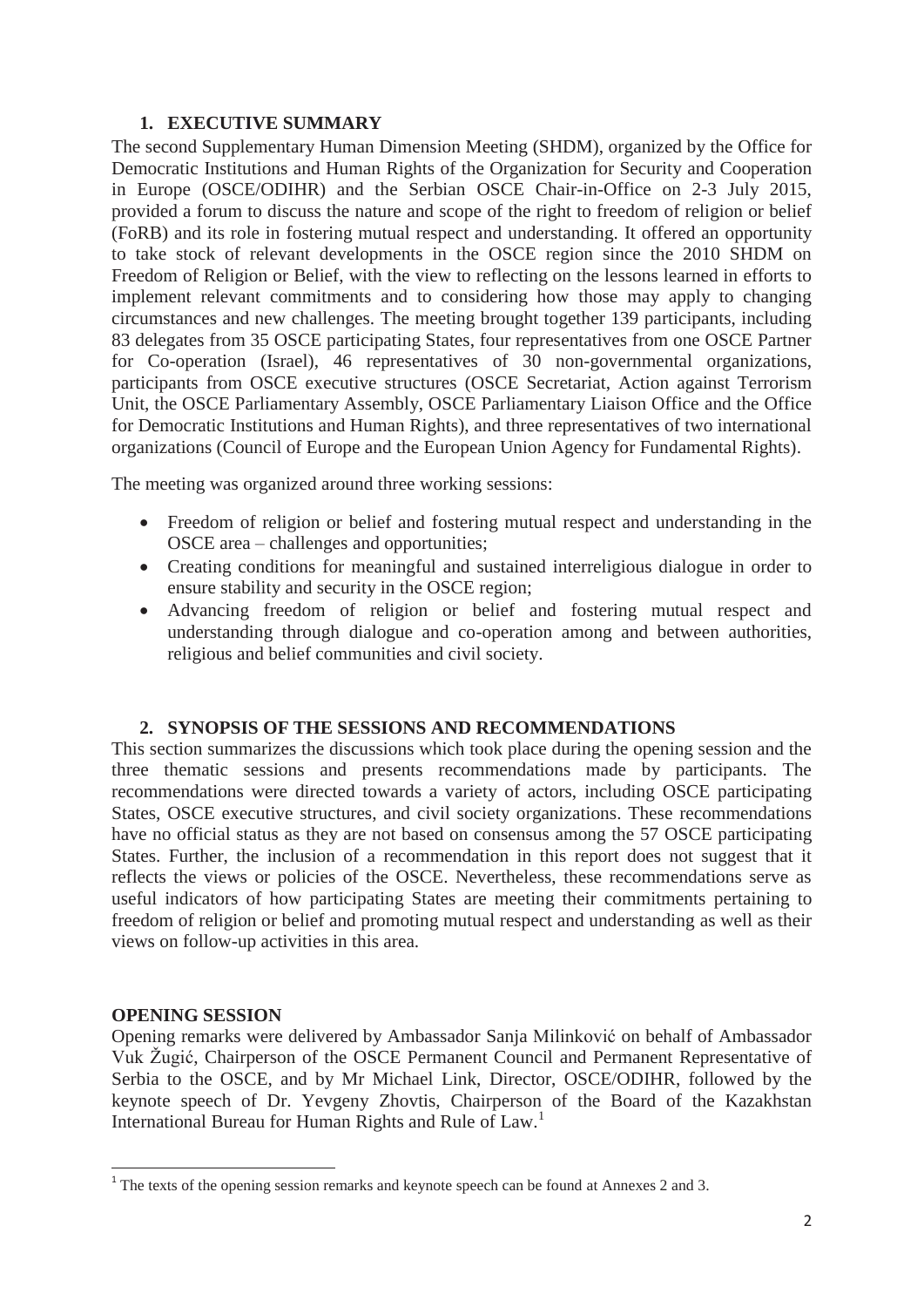Ambassador Milinković underlined that freedom of religion or belief (FoRB) has been one of the principal OSCE human dimension commitments since the adoption of the Helsinki Final Act in 1975. She pointed out that, despite efforts to implement a range of OSCE commitments pertaining to FoRB, many challenges related to the manifestation of religion or belief in the OSCE region remain. Ambassador Milinković equally emphasized the importance of interreligious and interfaith dialogue in fostering mutual respect and understanding and ensuring stability in the OSCE region. In this context, she pointed out that establishing effective and regular channels of communication among and between OSCE participating States, religious and belief communities and civil society at the national and international levels is crucial to the promotion and protection of FoRB for all, including nonbelievers, and to fostering mutual respect and understanding in the OSCE area.

Ambassador Milinković saluted OSCE/ODIHR for its important work in these areas and called on OSCE participating States and civil society organizations to support ODIHR's initiatives, stressing the significance of co-ordinated joint efforts. She invited participants to engage in active and open discussions, pointing out that recommendations stemming from this SHDM will be of relevance and importance to this year's OSCE Ministerial Council meeting due to take place in Belgrade on 3-4 December 2015.

In his opening remarks, Director Link highlighted a statement by Professor Heiner Bielefeldt, the United Nations Special Rapporteur on Freedom of Religion or Belief, who commented that FoRB *"should not be seen as an act of mercy by the state, but rather as an inalienable and non-negotiable right for all human beings that the state has to respect"*. Emphasizing that this entitlement belongs to all members of the human family, Director Link noted with concern that the full and free exercise of this right is under threat in the OSCE area. He stressed that governmental and social restrictions on FoRB were not conducive to the security and stability of the pluralistic and increasingly religiously diverse societies within the OSCE.

Recalling the two sets of commitments that were the focus of the SHDM, namely the right to freedom of religion or belief and fostering mutual respect and understanding, Director Link pointed out that these were overlapping, mutually reinforcing and interrelated. He noted that only a coherent and integrated approach would ensure their effective implementation. While welcoming the attention on interreligious dialogue and co-operation, which have a vital role to play in promoting FoRB, Director Link stressed that these activities could never substitute a clear focus on the state's duty to respect, protect and promote the right to freedom of religion or belief for all.

Director Link underlined ODIHR's long-standing efforts to assist participating States, civil society, and religious and belief communities in protecting and promoting the right to freedom of religion or belief for all, and in preventing and responding to intolerance and discrimination based on religion or belief. He assured participants of ODIHR's ongoing support and assistance to ensure the full and effective realization of these important commitments.

In his keynote speech, Dr Zhovtis noted that challenges in ensuring the full and effective realization of the right to freedom of religion or belief are not only often linked to political and social contexts in a particular state, but also to conceptual approaches which determine the development of legislation and law enforcement practice pertaining to FoRB. Dr Zhovtis emphasized that international law guarantees "the right to freedom of religion or belief", not "the right to religion or belief". He further noted that some OSCE participating States regard FoRB as the "right to religion or belief", while others correctly consider it as "the right to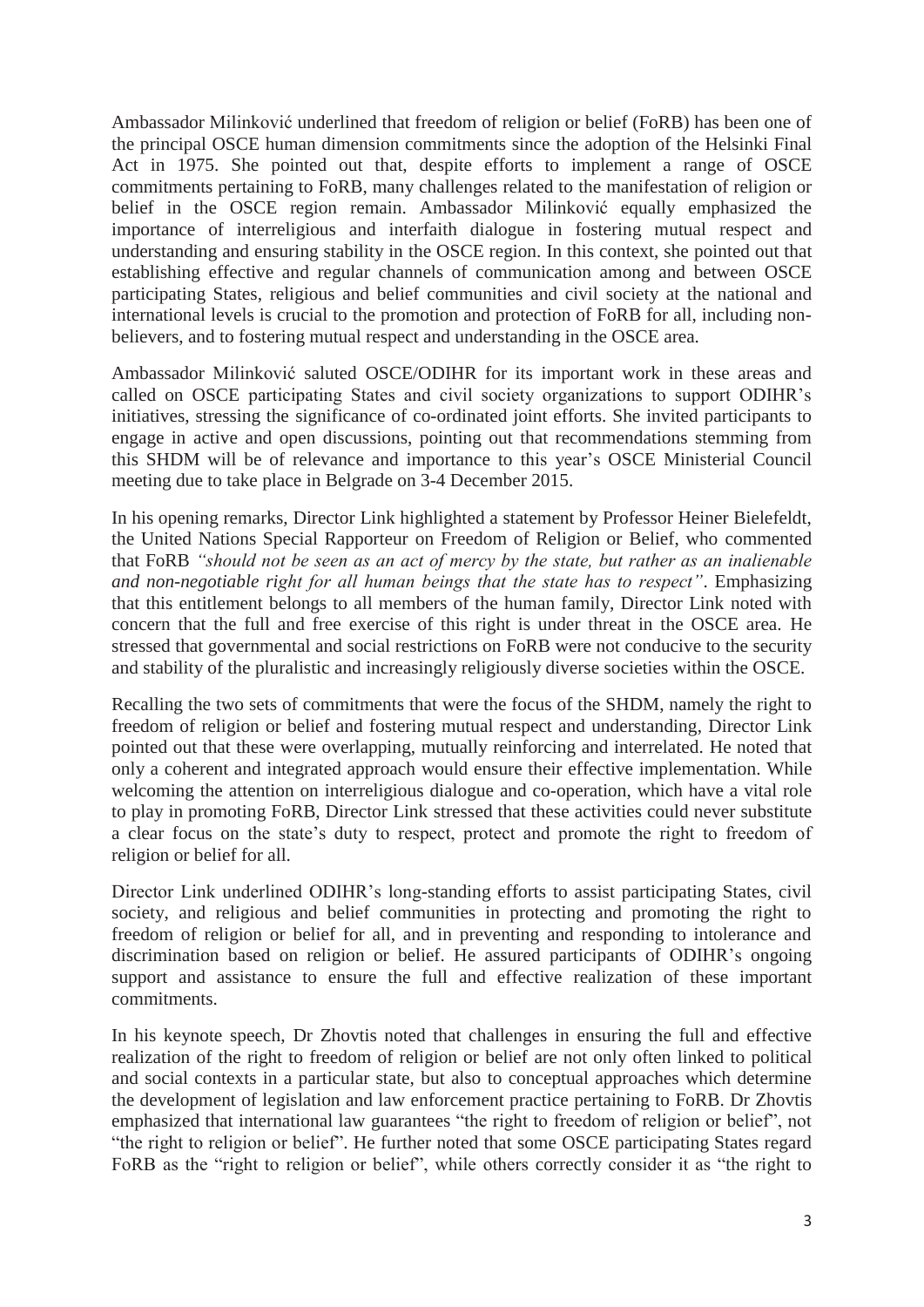freedom of religion or belief". He argued that these two conceptual approaches impact the realization of FoRB in different ways. The first approach, for example, leads states to interpret this right as a privilege that they grant to people, and then set rules on how and when people may enjoy this right; in the latter, states ensure that freedom of religion or belief is respected and protected in line with their international commitments, including the principle of non-interference.

Dr Zhovtis also spoke about international human rights law, which he described as "the law of principles, rather than norms". In his view, international human rights instruments are based on principles, which are subsequently elaborated and interpreted in various soft law documents and international jurisprudence; in many participating States, such documents are often disregarded during the process of developing national legislation and policy with the result that FoRB is often inadequately protected under modern national legal frameworks.

Referring to the Universal Declaration of Human Rights and the International Covenant on Civil and Political Rights, Dr Zhovtis reiterated that the right to freedom of thought, conscience and religion belongs to *everyone*. He noted with regret, however, that in many OSCE participating States the notion of "everyone" has to a large extent become synonymous with individuals who consider themselves religious believers or to religious associations. Dr Zhovtis emphasized the importance of protecting and promoting FoRB for all, including non-believers, and underlined that FoRB is an individual right that can also be exercised collectively. He called on relevant actors to continue advancing FoRB and tolerance and non-discrimination, taking into account the aforementioned challenges.

# **SESSION I – FREEDOM OF RELIGION OR BELIEF AND FOSTERING MUTUAL RESPECT AND UNDERSTANDING IN THE OSCE AREA – OPPORTUNITIES AND CHALLENGES**

#### *Moderator:*

**Ms Katarzyna Jarosiewicz-Wargan**, Head of Human Rights Department, OSCE/ODIHR

#### *Panelists:*

**Mr Jakob Finci,** Member of the Assembly of the Interreligious Council of Bosnia and Herzegovina, former Ambassador of Bosnia and Herzegovina to Switzerland

**Dr Nazila Ghanea**, Lecturer in International Human Rights Law, University of Oxford, member of the OSCE/ODIHR Advisory Panel of Experts on Freedom of Religion or Belief

The first session reviewed developments pertaining to the right to freedom of religion or belief in the OSCE region since the SHDM on Freedom of Religion or Belief in 2010 and examined current policies and efforts to implement relevant OSCE commitments.

Drawing on the role of religion in the Balkan wars and in the post-war reconciliation process, Mr Finci noted that religion can be both misused by politicians to instigate conflicts and tensions as well as serve as a vehicle to bring about reconciliation, mutual respect and understanding. Mr Finci stated that a crime committed in the name of a religion is the biggest crime against that religion and reminded participants that the restoration of interreligious relations and trust, once heavily damaged following conflict, as was the case in Bosnia and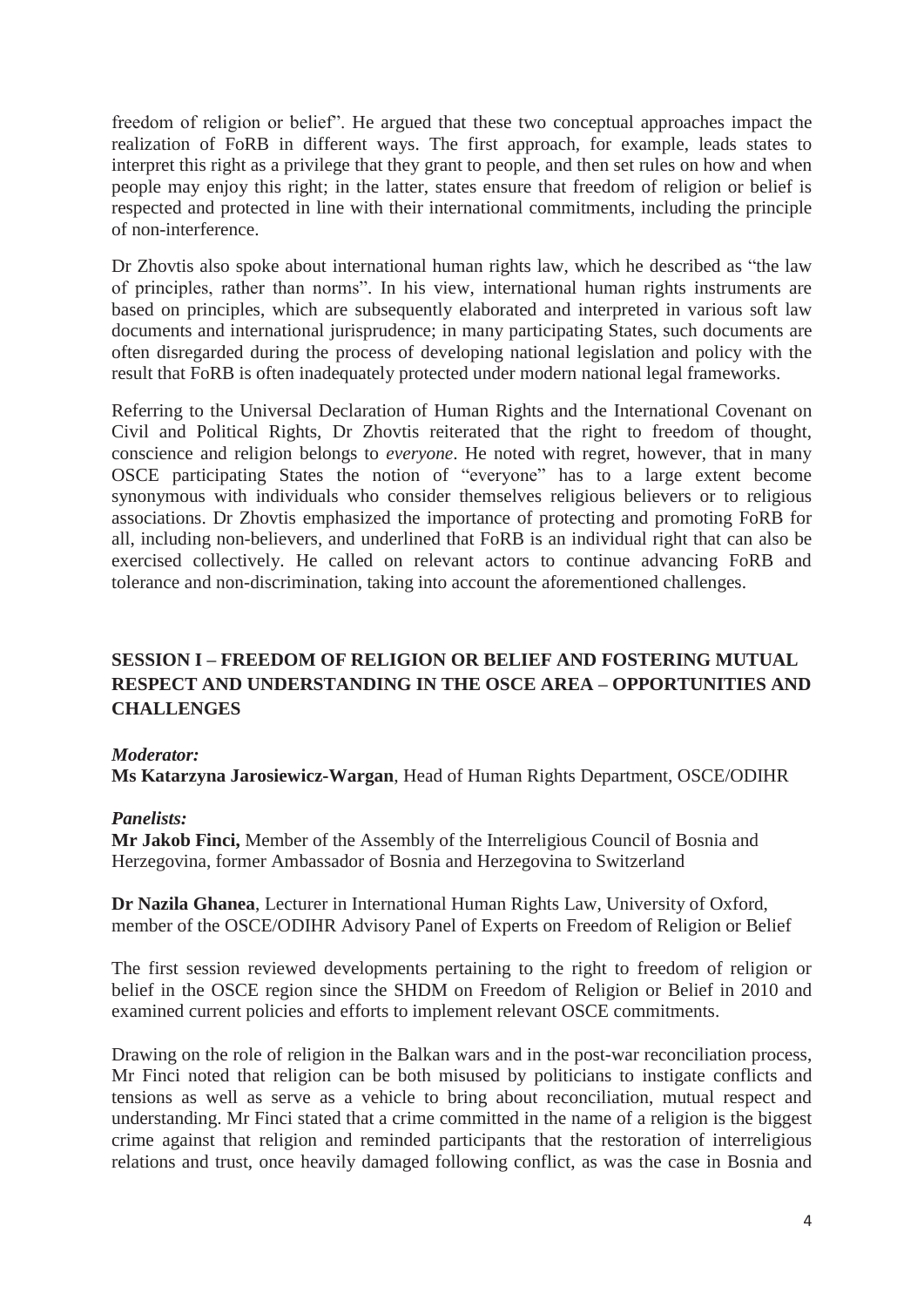Herzegovina, requires long-term and consistent efforts on the part of state authorities, civil society, and religious and belief communities.

Mr Finci shared a number of good practices that contributed to the reconciliation process in Bosnia and Herzegovina after the war. The establishment of an interreligious council and the signing of a statement on Shared Moral Values and Commitment in June 1997 by representatives of the Islamic and Jewish communities and the Serbian Orthodox and Catholic Churches were highlighted as important achievements demonstrating the positive role religions can play in the peace process. He stressed that the time has come to take another step forward and in this regard he proposed the adoption of a forward-looking covenant in Bosnia and Herzegovina aimed at building a democratic society where everyone is treated with respect and dignity and where diversity is accepted and celebrated.

Referring to the misuse and instrumentalization of religion, Mr Finci called on European Muslims to take serious action to confront violence committed in the name of Islam. In this context, he drew the attention of participants to the Declaration of European Muslims drafted by Grand Mufti of Bosnia and Herzegovina, Dr Mustafa Ceric, and urged European Muslims to consider adopting this document. Mr Finci strongly condemned intolerance against Muslims and reiterated that *diversity with unity* is the only means by which the security and stability of society can be ensured.

In her remarks, Dr Ghanea stressed that a climate of mutual respect and understanding is an outcome of advancing FoRB for all. She noted that clarity on this point would help frame discussions in this area and, most importantly, joint efforts aimed at fulfilling relevant OSCE commitments. Underlining that FoRB should not be the sole preserve of those religious communities who are part of official dialogue processes and related activities, Dr Ghanea reiterated that FoRB is a human right inherent to all human beings, without discrimination, including detainees, migrants, children and women

Dr Ghanea pointed out that the right to "change" or "to have or adopt" a religion or belief falls within the inner and private realm of the individual (*forum internum*) and is an absolute right, not subject to limitation under any circumstances. She noted that the manifestation of religion or belief (*forum externum*) may be susceptible to limitation, but only under the strict circumstances set out in the relevant limitation clauses in international human rights instruments. Dr Ghanea emphasized that violations of FoRB continue to take place in the OSCE region often stemming from laws that are not in line with international standards. She added that changing social circumstances throw up new challenges and called on OSCE participating States to be dynamic and responsive when it comes to developing relevant laws and policies or amending existing ones to address such challenges. She stressed that state authorities need to make positive, active and sustained investments to translate their commitments pertaining to FoRB and fostering mutual respect and understanding into reality in their contexts. In this regard, Dr Ghanea highlighted the importance of capacity building of relevant state institutions on FoRB and strengthening the role of national human rights institutions (NHRIs) and civil society in ensuring adequate oversight in matters relating to FoRB as areas requiring attention and further investment.

The ensuing discussion emphasized that the lack of full implementation of OSCE commitments and other international standards continues to constitute a significant barrier to the full enjoyment of FoRB in the OSCE region. There was general agreement amongst participants that OSCE commitments and international obligations pertaining to FoRB as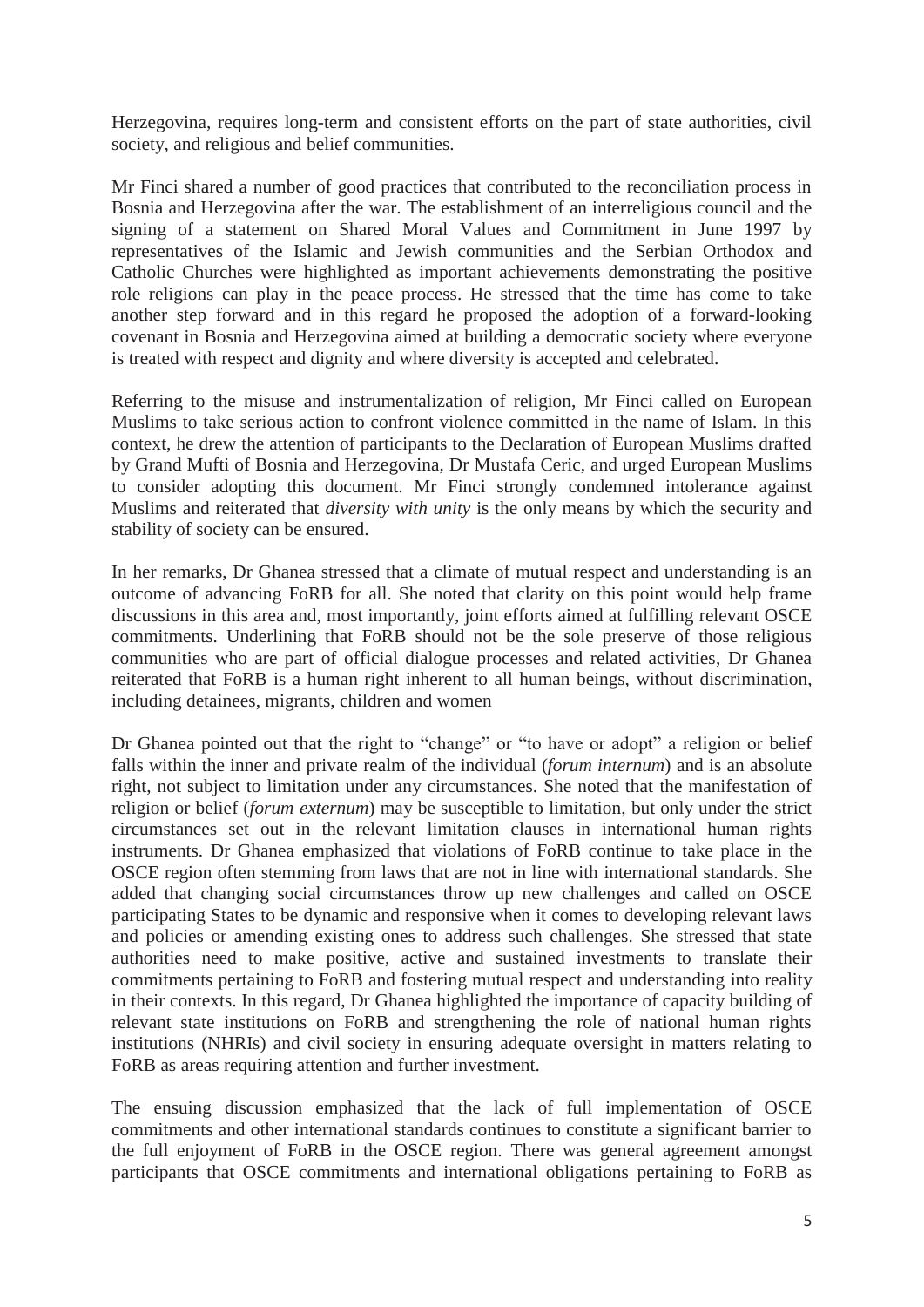well as relevant domestic legislation consistent with international standards must be implemented by OSCE participating States in full. Stressing the interrelatedness of human rights, participants noted that violations of FoRB are usually associated with violations of several other human rights such as the rights to freedom of peaceful assembly, freedom of association, and freedom of opinion and expression. In this context, some participants expressed the concern that FoRB is often seen as less important than other human rights and emphasized the importance of rejecting such a view. Participants also reiterated the link between security and full respect for FoRB.

A number of participants drew attention to issues related to the legal personality of religious or belief communities. They noted that burdensome and excessive registration requirements imposed on religious or belief communities in a number of OSCE participating States are often used as a pretext to deny the right to FoRB. In this regard, participants cited the 2014 OSCE/ODIHR-Venice Commission Guidelines on the Legal Personality of Religious or Belief Comminutes as a benchmark document containing minimum international standards in the area of recognition of religious or belief communities. They called on OSCE participating States to make use of them when developing and reviewing relevant laws, policies and practices.

Some participants referred to the need to ensure the autonomy of religious or belief communities in matters pertaining to the election and appointment of their leadership. Others expressed concern about anti-discrimination laws that violate the autonomy and selforganization of religious or belief communities by forcing them into apparent conflict with their moral beliefs, values or practices. To mitigate against these challenges, participants recommended that OSCE participating States engage in meaningful, transparent and inclusive consultations with religious or belief communities prior to adopting relevant legislation. Violations of FoRB in disputed territories or conflict-ridden areas as well as challenges related to ensuring conscientious objection to military service, the right to wear religious symbols and attire in public spaces, and the protection of places of worship were highlighted by some participants as areas that require targeted response by participating States in line with relevant OSCE commitments and international standards.

Many OSCE participating States reaffirmed the importance of the OSCE Ministerial Council Decision 3/13 on Freedom of Thought, Conscience, Religion or Belief adopted in Kyiv in 2013. While highlighting this decision as a positive step forward, they expressed concern about continuing acts of intolerance against individuals and communities on grounds of religion or belief in the OSCE region. In this context, participants underlined interreligious and interfaith dialogue and co-operation across national and regional borders as an essential means to promote mutual respect and understanding. Some participants noted that although building interreligious councils is not the duty of states, they could nevertheless still play an important role in encouraging and facilitating the establishment of inclusive dialogue platforms.

# *The following specific recommendations were made in Session 1:*

#### Recommendations to OSCE participating States:

• OSCE participating States should implement OSCE commitments and international standards pertaining to FoRB and related human rights in full;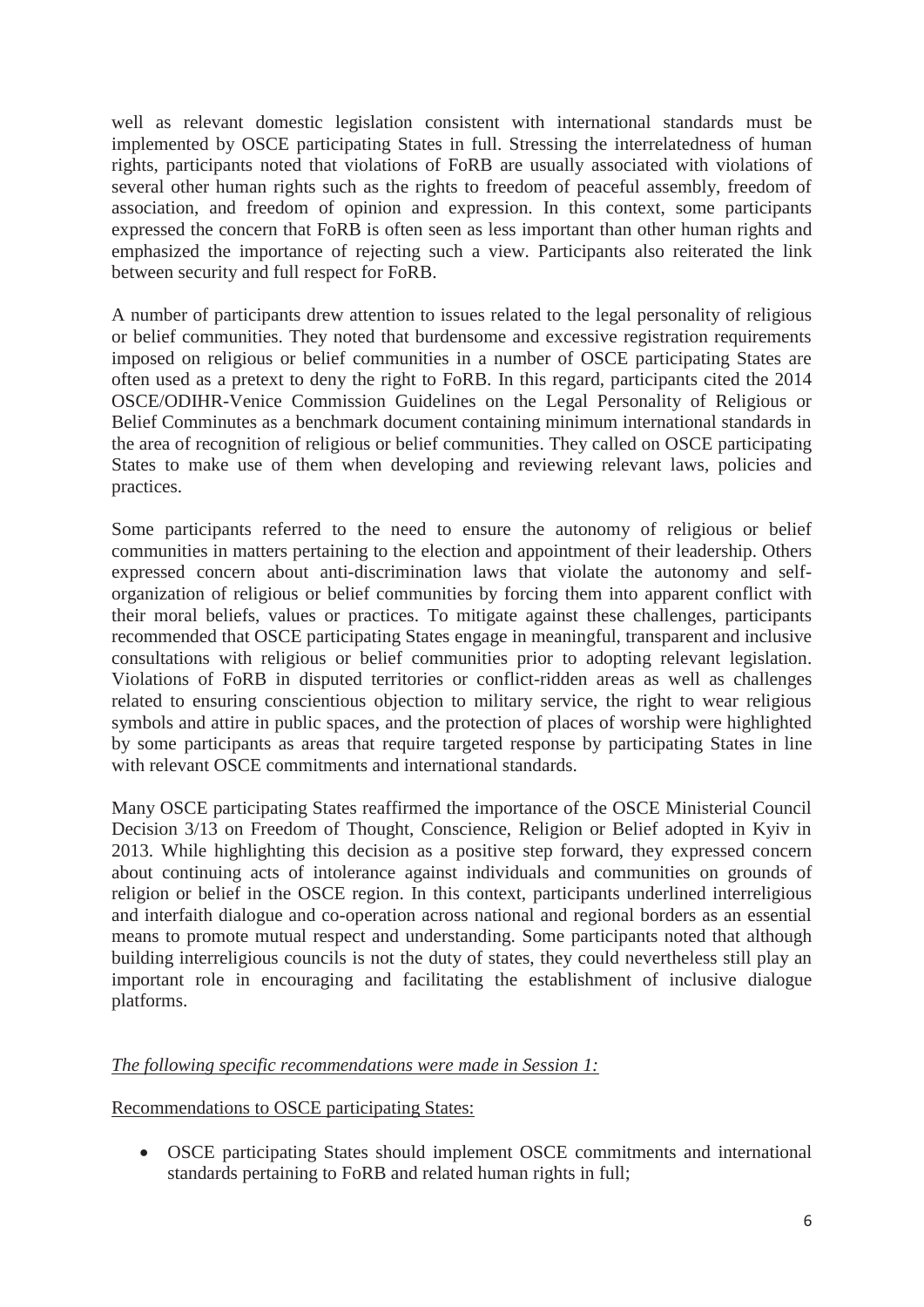- OSCE participating States should ensure their national laws pertaining to FoRB are in line with relevant OSCE commitments and international human rights standards;
- OSCE participating States are urged to use widely the 2014 OSCE/ODIHR-Venice Commission Guidelines on the Legal Personality of Religious or Belief Communities when developing and reviewing relevant legislation and policies;
- OSCE participating States should engage in meaningful, inclusive and transparent consultations with religious or belief communities prior to drafting legislation pertaining to FoRB;
- OSCE participating States should seek assistance from OSCE/ODIHR and its Advisory Panel of Experts on Freedom of Religion or Belief in the areas of training relevant state authorities and institutions on FoRB and conducting legal reviews of relevant national legislation and policies;
- OSCE participating States should put an end to all forms of violence against individuals and communities motivated by religious bias and investigate all incidents of violence;
- OSCE participating States should explore the advancement of FoRB through active engagement of religious institutions;
- OSCE participating States should situate their efforts aimed at fostering mutual respect and understating within a human rights for all perspective, prioritizing the respect for the rights to FoRB, freedom of peaceful assembly, freedom of association, and freedom of opinion and expression;
- OSCE participating States should promote opportunities for open and inclusive dialogue among religious or belief communities and also with policy makers on all relevant aspects of public life;
- OSCE participating States should respond positively to requests by the UN Special Rapporteur on Freedom of Religion or Belief to conduct visits to their countries without restrictions;
- OSCE participating States should ensure that the OSCE/ODIHR Advisory Panel of Experts on Freedom of Religion or Belief is sufficiently resourced and made good use of;
- OSCE participating States should support the translation of the 2014 OSCE/ODIHR-Venice Commission Guidelines on the Legal Personality of Religious or Belief Communities into national languages.

Recommendations to the OSCE, its institutions and field operations:

- The OSCE and its institutions should mainstream FoRB into other human rights work;
- OSCE/ODIHR should be more active in facilitating exchange of relevant good practices among OSCE participating States;
- OSCE/ODIHR should consider how to improve the visibility and accessibility of the work of its Advisory Panel of Experts on Freedom of Religion or Belief;
- OSCE/ODIHR should continue to build the capacity of religious or belief communities and civil society organizations on FoRB;
- OSCE/ODIHR should give due attention to the interplay between FoRB and other fundamental human rights as well as between FoRB and tolerance and nondiscrimination issues when developing relevant OSCE events and activities;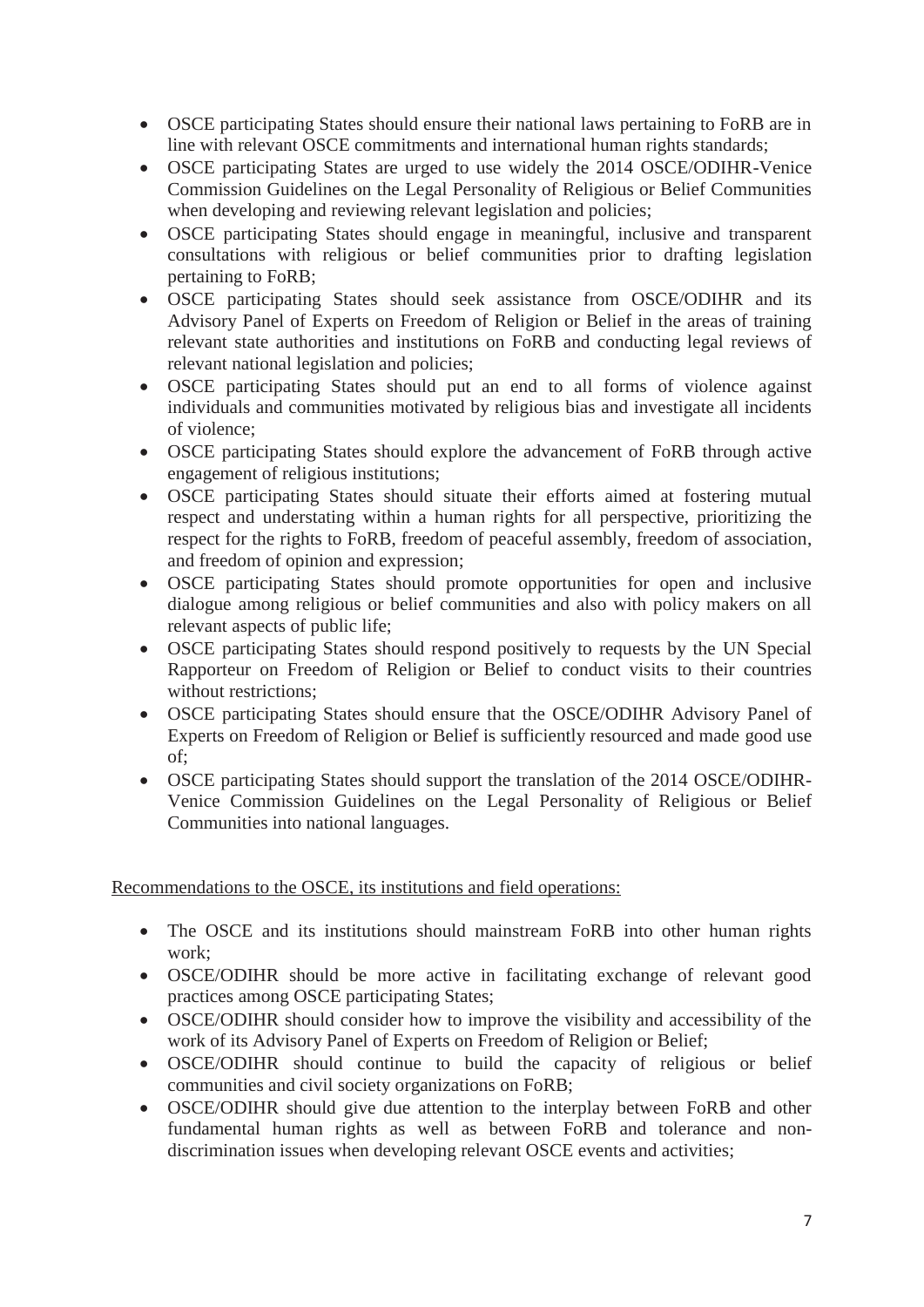• The OSCE Representative on Freedom of the Media should develop, in close cooperation with OSCE/ODIHR and its Advisory Panel of Experts on Freedom of Religion or Belief, guidelines on voluntary professional standards and self-regulation of the media in countering religious intolerance and discrimination.

# **SESSION II – CREATING THE CONDITIONS FOR MEANINGFUL AND SUSTAINED INTERRELIGIOUS DIALOGUE IN ORDER TO ENSURE STABILITY AND SECURITY IN THE OSCE REGION**

# *Moderator:*

**Ms Anna-Katharina Deninger,** Special Representative of the OSCE Chair-in-Office on Youth and Security

### *Panelists:*

**Father Roman Bogdasarov,** Head of the Secretariat of the Interreligious Council of Russia, Head of Church and Society Division of the Russian Orthodox Church **Dr Harriet Crabtree**, Director of the Inter Faith Network for the United Kingdom

The second session explored factors that are conducive to a meaningful and sustained interreligious dialogue and highlighted the importance of active involvement of women and youth in interreligious dialogue activities.

Father Bogdasarov provided a brief overview of the ongoing dialogue among and between Christians, Muslims, Jews, Buddhists and other believers in Russia. Recognizing the contribution of Interreligious Council of Russia in promoting and maintaining an environment of mutual respect and understanding, Father Bogdasarov went on to stress the equally important role of *traditions* in these processes. In his opinion, many religious communities, including Christians, Muslims and Jews, value their traditions, which link present-day life to the customs of ancestors and, most importantly, address matters such as the upbringing of children and their moral education. Father Bogdasarov explained that the willingness to preserve traditions and similar moral principles contributes to the unity and continued co-operation among and between various religious communities. In this context, he expressed concern about the imposition of alien values and principles on children in Russia by the mass media. According to him, many religious communities in Russia share similar concerns.

Father Bogdasarov emphasised the importance of the participation of women and youth in interreligious dialogue and co-operation. In his opinion, some men act defensively and often view other parties with suspicion and doubt during the course of negotiations and consultations. He noted that women often use a different, more constructive approach in such environments; instead of building borders, they build bridges, focusing their minds on matters held in common and on forging trust. Father Bogdasarov called for an interreligious dialogue with the equal participation of women and men which, he believed could be strengthened over time by engaging youth.

Dr Crabtree commented that dialogue is an exchange of views with the intention of greater understanding. According to her, *meaningful* dialogue is closely linked to clarity of purpose and participants' commitment to involvement and outcomes. She stressed that there needs to be clear thought on the part of organisers as to why they are fostering particular dialogues and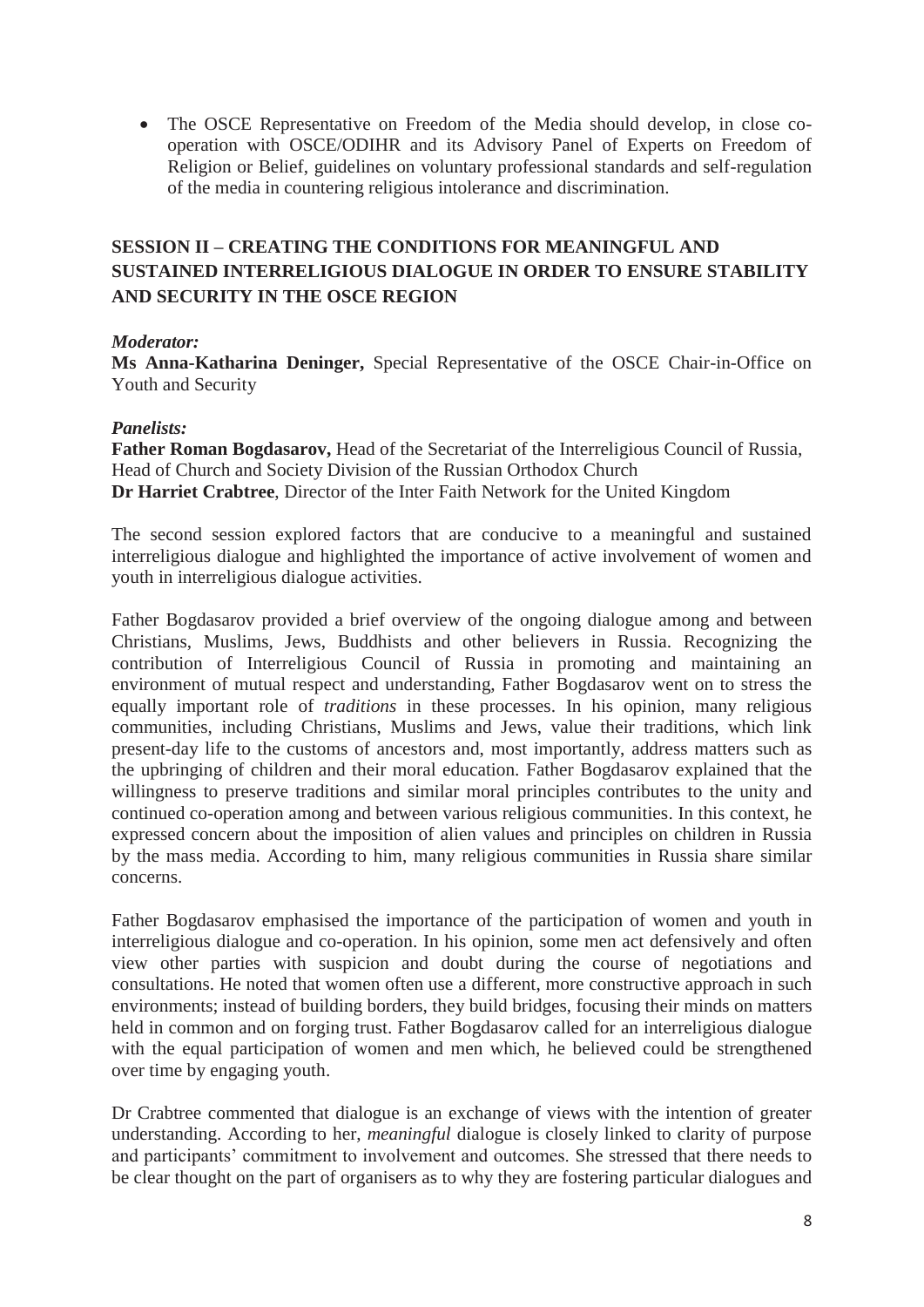a careful talking through of purpose with participants, including eliciting any concerns that they may have as well as suggestions for its effective prosecution. Emphasizing the importance of *sustainability*, Dr Crabtree noted that dialogues – whether one-off or long term – can take a great deal of time and effort to nurture and often require considerable support and commitment.

*Inclusiveness* was another important element of dialogue that Dr Crabtree discussed in her presentation. She noted that the question of involvement of women in interreligious dialogue – or often lack of it – can be linked to such factors as family responsibilities and the relative lack of women in clerical or lay readership roles in many religious communities. Drawing on her experiences with the Inter Faith for the UK, she underlined that many women from various backgrounds are often involved in dialogue initiatives at the local level; however, there is a paucity of women in national level activities. Dr Crabtree also noted that involving young people in ongoing, non-youth specific interreligious activities can be a challenge too, partly because of their different patterns of availability and interests, but also due to the lack of opportunities for them to develop the confidence and skills to take part in such initiatives.

With regard to the inclusion of religious or belief communities in the dialogue process, Dr Crabtree emphasized that who participates is generally at the discretion of the organiser unless there is a legal requirement stating otherwise. If a dialogue is focused purely on a religious or philosophical issue and organized by religious communities, it would be highly unlikely that the state would have any direct involvement or would intervene in this process, beyond encouraging religious and belief groups to be open in their approach to involving others. However, as Dr Crabtree noted, if a dialogue is organized by the state, for example, on social issues, then the state has a duty to ensure that it is inclusive and transparent, in line with the principle of non-discrimination.

In the subsequent discussion, several participants emphasized the need for a more precise definition of the term "interreligious dialogue". They noted that further discussions would benefit from unpacking the various dimensions of this term, including legal, educational and social. Despite this conceptual ambiguity, participants generally agreed that a collaborative approach centered on dialogue and partnership involving religious or belief communities is crucial for ensuring security and stability in the OSCE region. In this context, many participants emphasized that for genuine dialogue to occur, participating States must implement their OSCE commitments and international human rights obligations. In their view, meaningful interreligious dialogue is not possible if human dimension commitments are seriously violated; dialogue becomes a camouflage for violations of commitments if it does not happen in a context in which the human rights of all are safeguarded. It was noted that while interreligious dialogue and cooperation are of great importance and their contribution to the well-being of society needs to be more systematically and fully explored, this can never substitute for a clear focus on the state's duty to respect, protect and promote the right to FoRB for all as well as other fundamental human rights.

A number of participants pointed out that dialogue is not necessarily a platform where everyone agrees, but rather a space where people are free to express their views in confidence and without fear. Noting that freedom of expression and opinion may be limited in strict circumstances set out by international human rights law, a number of participants stressed that criminalization of insulting or hate speech, which are not clearly defined, may hinder meaningful and open dialogue. Another participant urged OSCE participating States to repeal blasphemy laws to ensure that individuals and communities can practise their religion or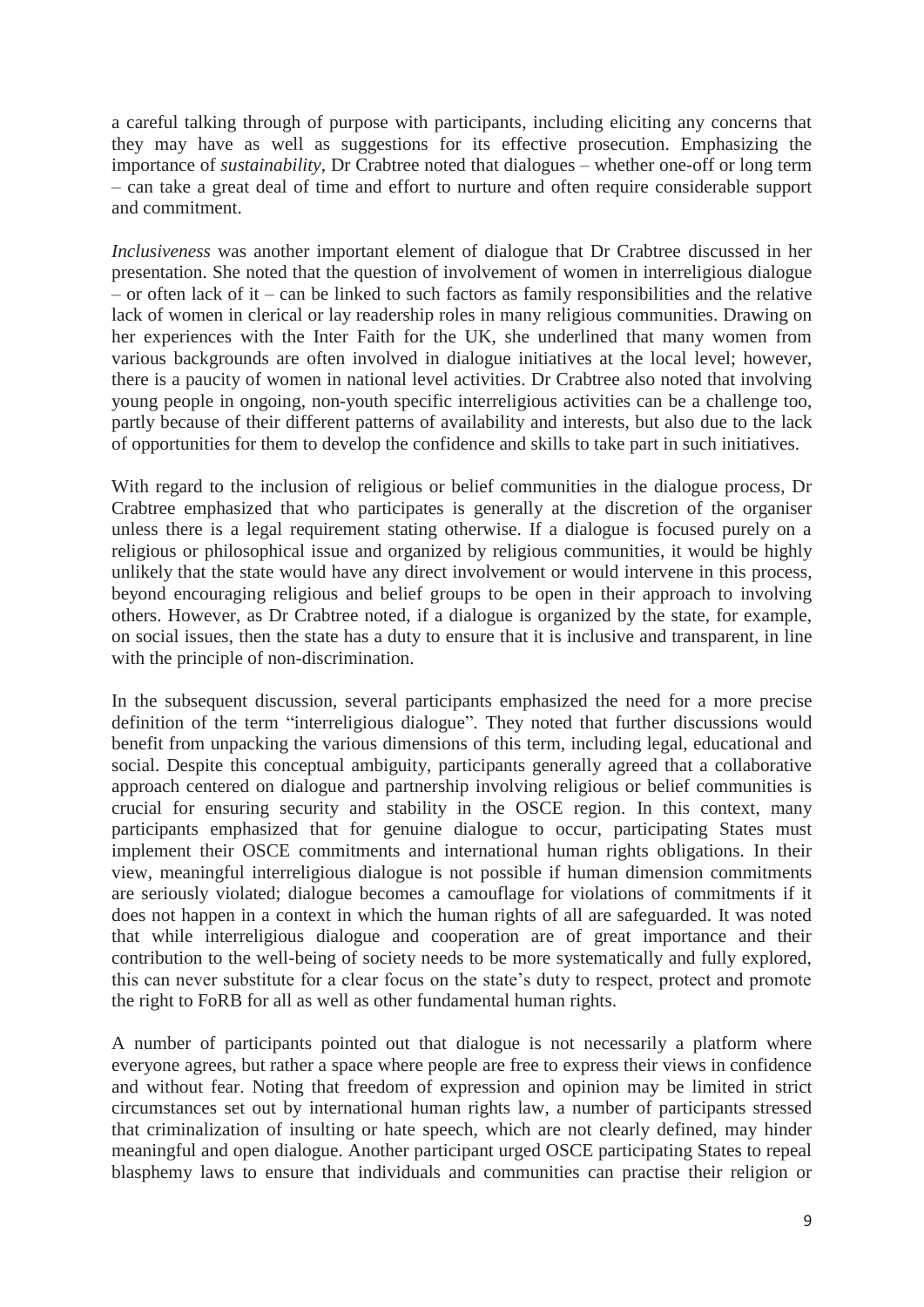belief without fear of prosecution. An opposing view was expressed by one participant who believed that repealing such laws may lead to radicalization and violent extremism.

A number of participants emphasized the role of civil society organizations, human rights defenders and NHRIs in promoting meaningful and sustained interreligious dialogue. They underlined that a vibrant and independent civil society plays a crucial role in bringing key issues to the attention of governments and in holding participating States accountable for the commitments they have undertaken. In this context, participants recalled the OSCE/ODIHR Guidelines on the Protection of Human Rights Defenders and encouraged OSCE participating States to actively promote and use these Guidelines.

One participant noted that in many OSCE participating States interreligious dialogue is conducted by and between men. She reiterated the importance of the full and active engagement of women in dialogue processes and recommended that OSCE/ODIHR conduct a survey on how women can contribute to such initiatives based on existing practices at the grassroots level.

# *The following specific recommendations were made in Session 2:*

# Recommendations to OSCE participating States:

- OSCE participating States should ensure environments conducive to meaningful and sustained interreligious dialogue by safeguarding human rights for all;
- OSCE participating States should ensure open, inclusive and transparent interreligious dialogue if they are organizers of a dialogue;
- OSCE participating States should include women in dialogue processes that they organize and increase the visibility of women's contributions to such processes;
- OSCE participating States should encourage religious or belief communities to be open and inclusive in their approach to other groups, women and youth, in their dialogue initiatives;
- OSCE participating States should repeal blasphemy laws and laws criminalizing insulting and hate speech;
- OSCE participating States should support individuals and groups in challenging prejudices, stereotypes and hate speech expressed against all persons and communities regardless of their religious or non-religious beliefs.

Recommendations to the OSCE, its institutions and field operations:

- OSCE/ODIHR should implement activities aimed at raising awareness about the contributions of religious organizations to social cohesion, security, education of youth, and other aspects of life;
- OSCE/ODIHR should conduct a survey on how women can contribute to interreligious dialogue drawing on existing practices at the grassroots level.

# Recommendations to religious or belief communities:

• Religious or belief communities are encouraged to be more inclusive and open to minority or new religious or belief groups, women and youth in their dialogue initiatives.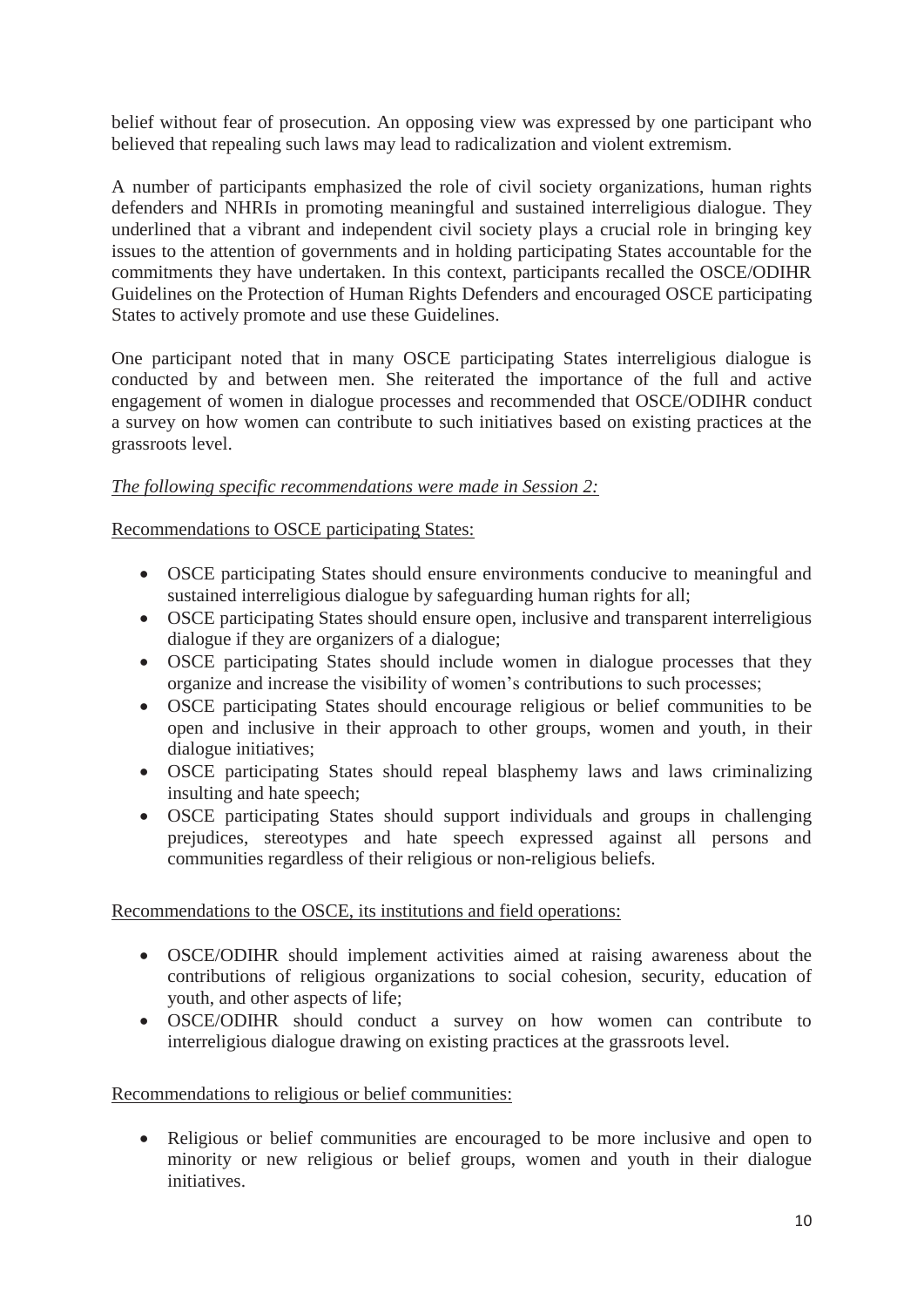# **SESSION III: ADVANCING FREEDOM OF RELIGION OR BELIEF AND FOSTERING MUTUAL RESPECT AND UNDERSTANDING THROUGH DIALOGUE AND CO-OPERATION AMONG AND BETWEEN AUTHORITIES, RELIGIOUS AND BELIEF COMMUNITIES AND CIVIL SOCIETY**

#### *Moderator:*

**Ms Azra Junuzovic**, Deputy Head of Tolerance and Non-Discrimination Department of the OSCE/ODIHR

#### *Panelists:*

**Mr John Kinahan,** Assistant Editor, Forum 18 News Service, Norway **Ms Mine Yildirim,** Head of Project, Freedom of Belief Initiative, Norwegian Helsinki Committee, Turkey

The third session explored how OSCE participating States, religious and belief communities, and civil society organizations can work together to promote and protect the right to FoRB for all and foster mutual respect and understanding in the OSCE region.

Mr Kinahan emphasized that OSCE commitments offer a rich agenda for dialogue and cooperation among and between authorities, religious and belief communities, and civil society within participating States and across the OSCE region. He referred to the Document of the Ministerial Council Meeting adopted in 2008 in Helsinki, which stated that "human rights are best respected in democratic societies, where decisions are taken with maximum transparency and broad participation. We support a pluralistic civil society and encourage partnerships between different stakeholders in the promotion and protection of human rights." In this respect, Mr Kinahan reiterated that dialogue should be built on a human rights for all perspective and that trust, an essential pre-requisite for fruitful dialogue and co-operation, is destroyed if human rights are seriously violated.

Mr Kinahan expressed a concern that despite these and other commitments, a number of OSCE participating States continue to flagrantly violate human rights and fundamental freedoms while holding meetings at which claims to religious tolerance and commitment to dialogue are advanced. He stated that such developments were dangerous and worrisome, as OSCE commitments from the Helsinki Final Act onwards recognise that national and international security and human rights are interrelated and interdependent. While noting that national security is claimed by some participating States as a valid ground for limiting the freedom of certain religious or belief communities, Mr Kinahan emphasized that such repression encourages radicalisation. In his opinion, facilitating FoRB and related human rights is the best way counter to radicalisation.

Mr Kinahan noted that dialogue initiatives may include roundtables on issues related to legislation, state policy and practice. In his opinion, the inclusion of human rights defenders in such spaces can only strengthen the dialogue process and ensure that human rights considerations are addressed.

Ms Yildirim reiterated that FoRB is a multi-faceted right that has implications for many areas in the lives of individuals and communities. She noted the importance of continued and consistent efforts to implement measures aimed at raising awareness of the general public and targeted audiences on the nature and scope of FoRB and the challenges faced by religious or belief communities and individuals of diverse backgrounds, including non-believers. She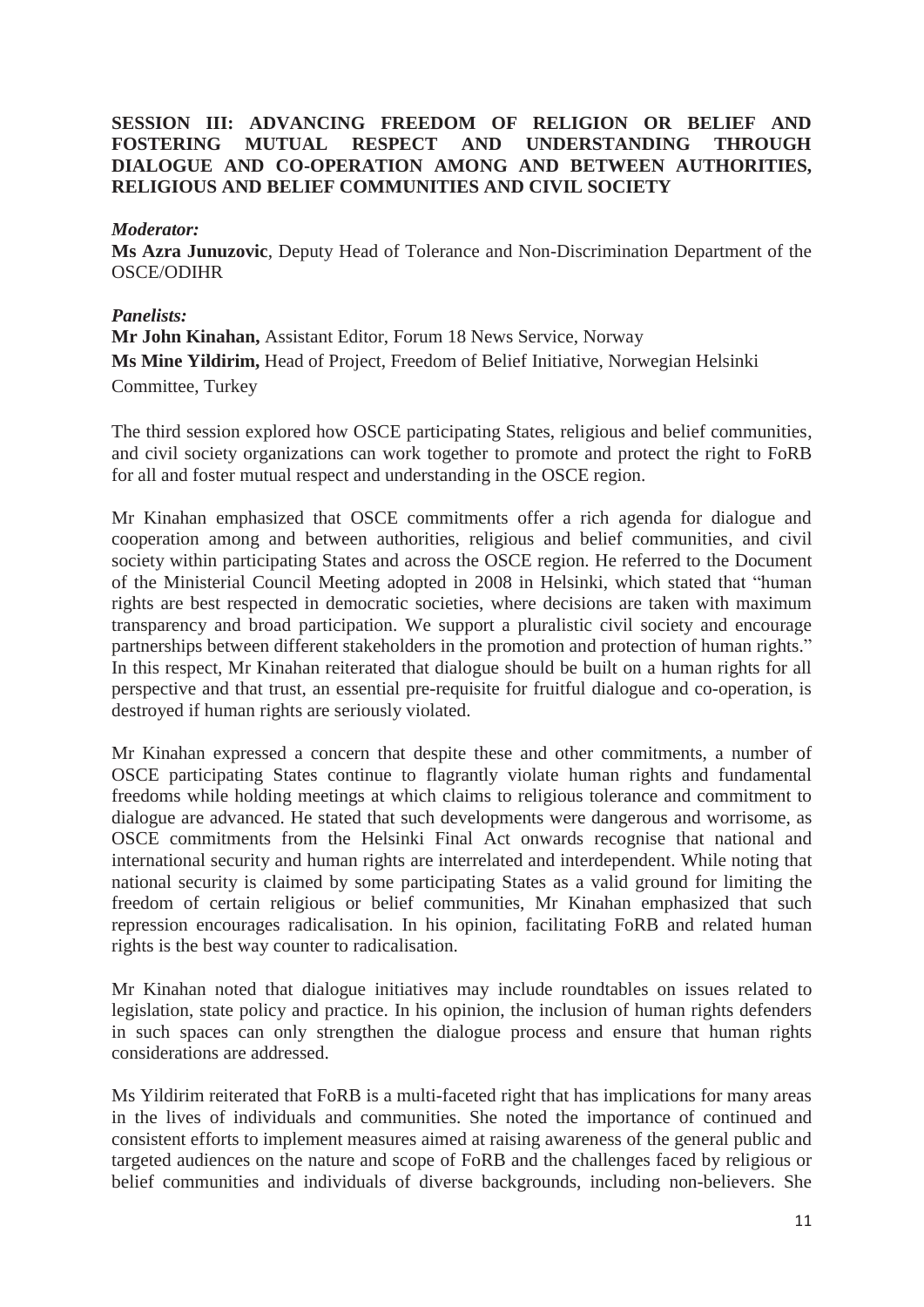suggested that the identification of relevant trends and solutions through dialogue among and between state officials, religious or belief communities, and civil society should be an ongoing activity.

Ms Yildirim explained that the Norwegian Helsinki Committee's Freedom of Belief Initiative in Turkey regularly organizes events that provide an opportunity for dialogue on complex issues such as the right to acquire legal personality and FoRB in education. She pointed out that such events have proved to be useful in bringing together diverse religious or belief groups and non-believers, human rights organizations and relevant public authorities to discuss challenging topics. Ms Yildirim stressed that dialogue meetings should have clear objectives and lead to concrete outputs.

During the ensuing discussion, participants presented a range of good practices on how FoRB can be advanced through interreligious dialogue among all relevant stakeholders. It was emphasized, however, that while various forms of dialogue and co-operation among and between authorities, religious and belief communities, and civil society have been established to varying degrees, this work is often poorly co-ordinated and not always focused on the implementation of the full range of OSCE human dimension commitments. Therefore, the need for better co-ordination and information sharing among relevant actors was stressed by a number of participants, as was the need to recognize civil society and religious and belief communities, including non-believers, as essential partners in advancing FoRB and fostering mutual respect and understanding. A number of participants also stated that OSCE/ODIHR should continue to facilitate the sharing of experiences among participating States of efforts to promote interreligious dialogue.

Some participants raised the issue of stereotypes and prejudices that create a general climate of mistrust, fear and hostility. They called for recognition of the positive role that free and independent media can play in reducing the incidence of bias and prejudice. Some participants, however, also noted that the media, the Internet and social networking sites can also play a negative role by spreading derogatory information about or incitement to discrimination, intolerance and hatred against certain religious or belief communities. In this context, one participant noted that particular attention should be paid to the public discourse of political leaders and state officials as well as public training and educational programmes as these may also spread bias and prejudice. In this context, participants raised their concerns about anti-Semitism and intolerance against Christians and Muslims in the OSCE region.

Many participants emphasized that the OSCE, and specifically ODIHR and its Advisory Panel of Experts on Freedom of Religion Belief, are well-placed to contribute to advancing FoRB and fostering mutual respect and understanding by assisting participating Sates in implementing relevant commitments. Participants specifically emphasized the need to strengthen the role and expand the activities of ODIHR in these areas.

#### *The following specific recommendations were made in Session 3:*

# Recommendations to OSCE participating States:

• OSCE participating States should recognize religious and belief communities and civil society, including human rights defenders, as partners in advancing FoRB and fostering mutual respect and understanding;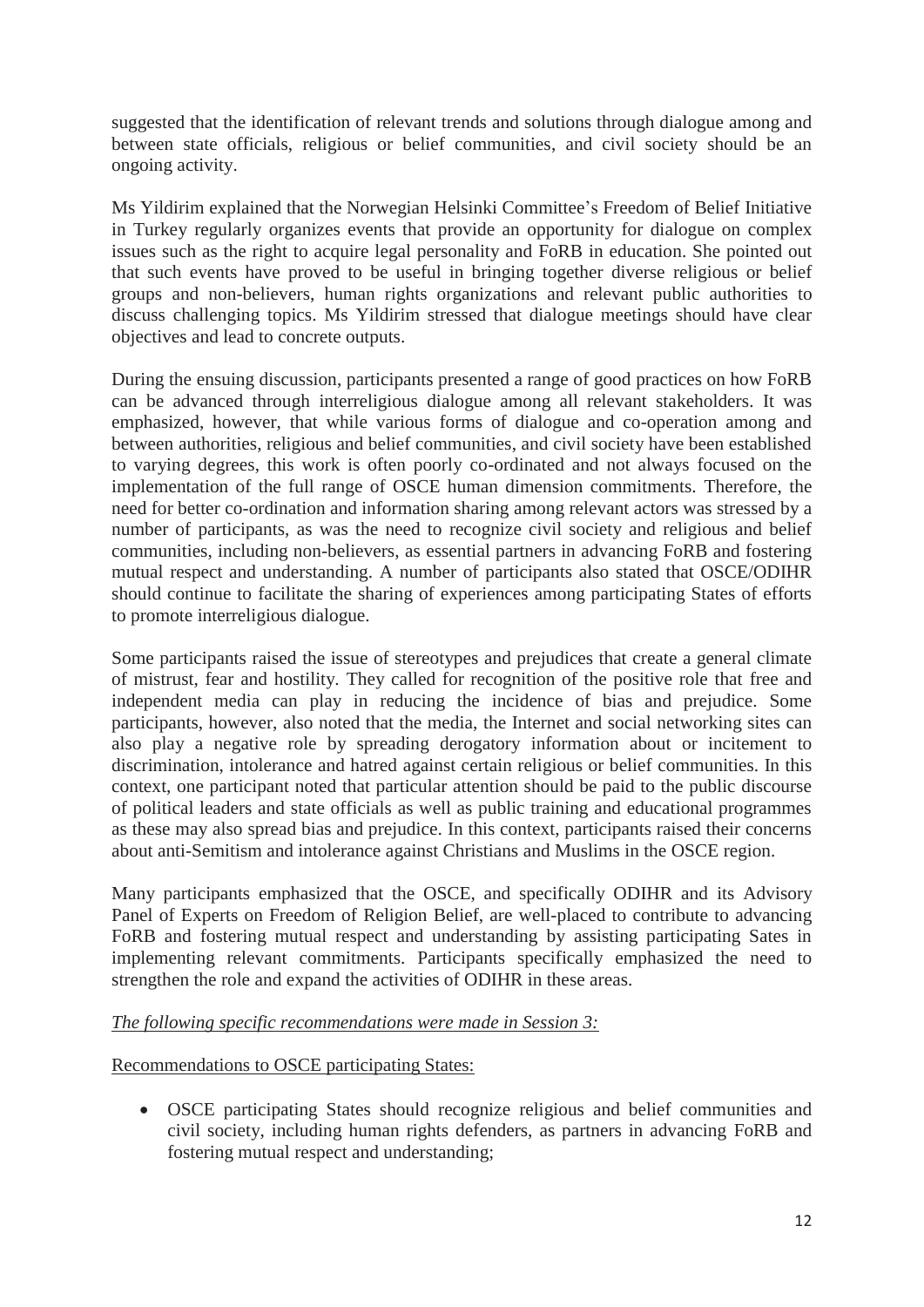- OSCE participating States should continue to engage in and promote meaningful, sustained and inclusive interreligious dialogue based on a human rights approach;
- OSCE participating States should foster the participation of religious and belief communities in public life;
- OSCE participating States should explore the positive and negative roles that media, social networks and the Internet play in fostering mutual respect and understanding, with the view to addressing negative trends and strengthening positive ones;
- OSCE participating States should consider adopting a Ministerial Council Decision on combating intolerance and discrimination against Muslims in Belgrade in December 2015;
- OSCE participating States should consider adopting a Ministerial Council Decision on combating intolerance and discrimination against Christians in Belgrade in December 2015.

Recommendations to the OSCE, its institutions and field operations:

- OSCE/ODIHR should facilitate the exchange of experiences relevant to the promotion of interreligious dialogue among OSCE participating States;
- OSCE/ODIHR should continue its engagement on FoRB and the return of property belonging to religious or belief communities.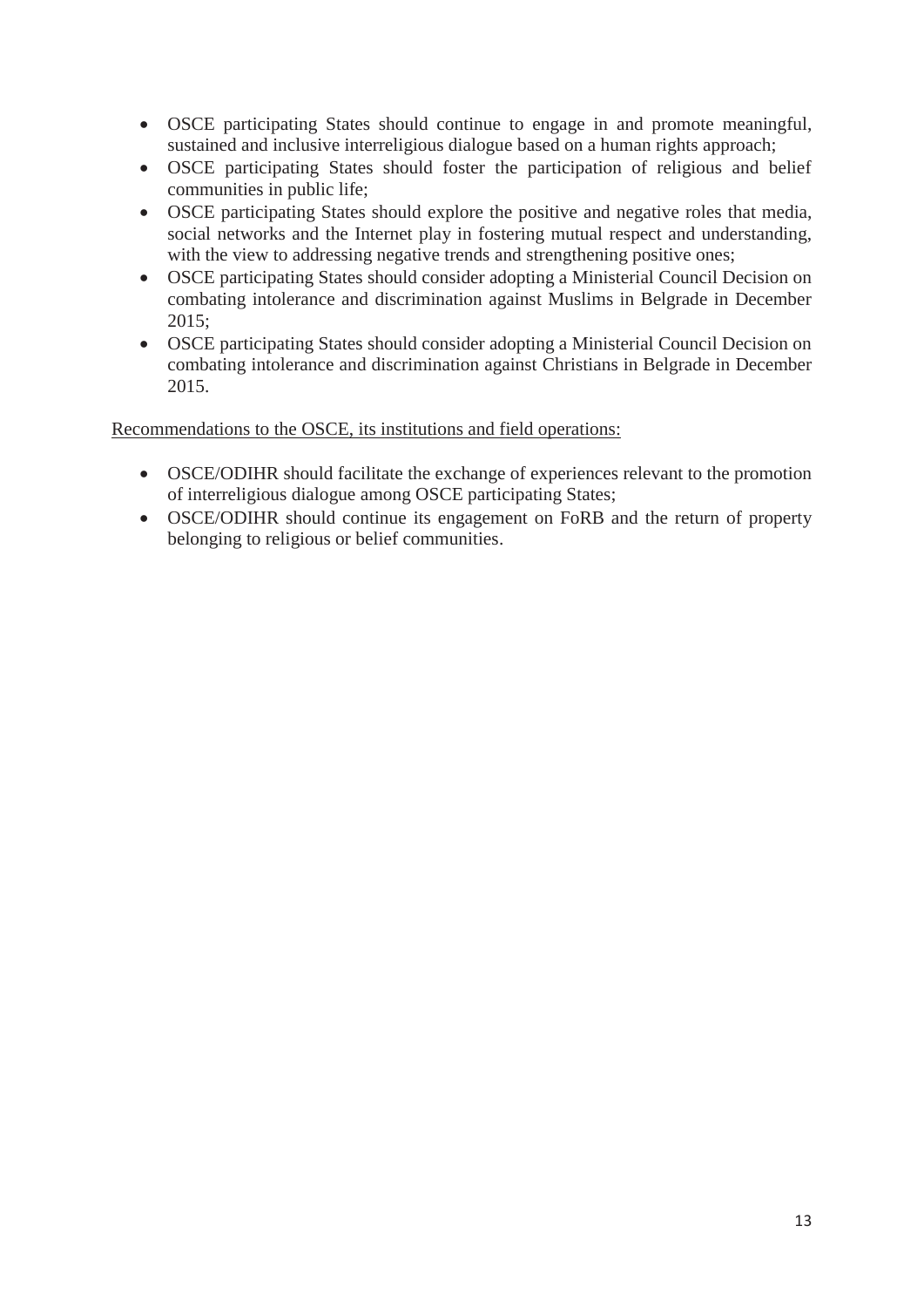#### **3. ANNEXES**

**Annex 1**: Agenda



#### **Supplementary Human Dimension Meeting**

#### **FREEDOM OF RELIGION OR BELIEF,**

#### **FOSTERING MUTUAL RESPECT AND UNDERSTANDING**

#### **2-3 July 2015/ Hofburg, Vienna**

#### **AGENDA**

#### **Day 1 2 JULY 2015**

#### 15:00 – 16:00 **OPENING SESSION**

*Opening remarks:*

**Ambassador Vuk Žugić,** Chairperson of the Permanent Council, Permanent Representative of Serbia to the OSCE

**Mr Michael Georg Link**, Director, OSCE/ODIHR

#### *Keynote Speech:*

**Dr Yevgeny Zhovtis,** Chair of the Board, Kazakhstan International Bureau for Human Rights and the Rule of Law

16:00 – 18:00 **SESSION I: Freedom of Religion or Belief and Fostering Mutual Respect and Understanding in the OSCE Area - Opportunities and Challenges** 

*Introducers:* 

**Mr Jakob Finci,** Member of the Assembly of the Interreligious Council of Bosnia and Herzegovina, former Ambassador of Bosnia and Herzegovina to Switzerland

**Dr Nazila Ghanea**, Lecturer in International Human Rights Law, University of Oxford, member of the OSCE/ODIHR Advisory Panel of Experts on Freedom of Religion or Belief

*Moderator:* 

**Ms Katarzyna Jarosiewicz-Wargan,** Head of Human Rights Department, OSCE/ODIHR

18:00 – 19:00 Reception hosted by the Serbian OSCE Chair-in-Office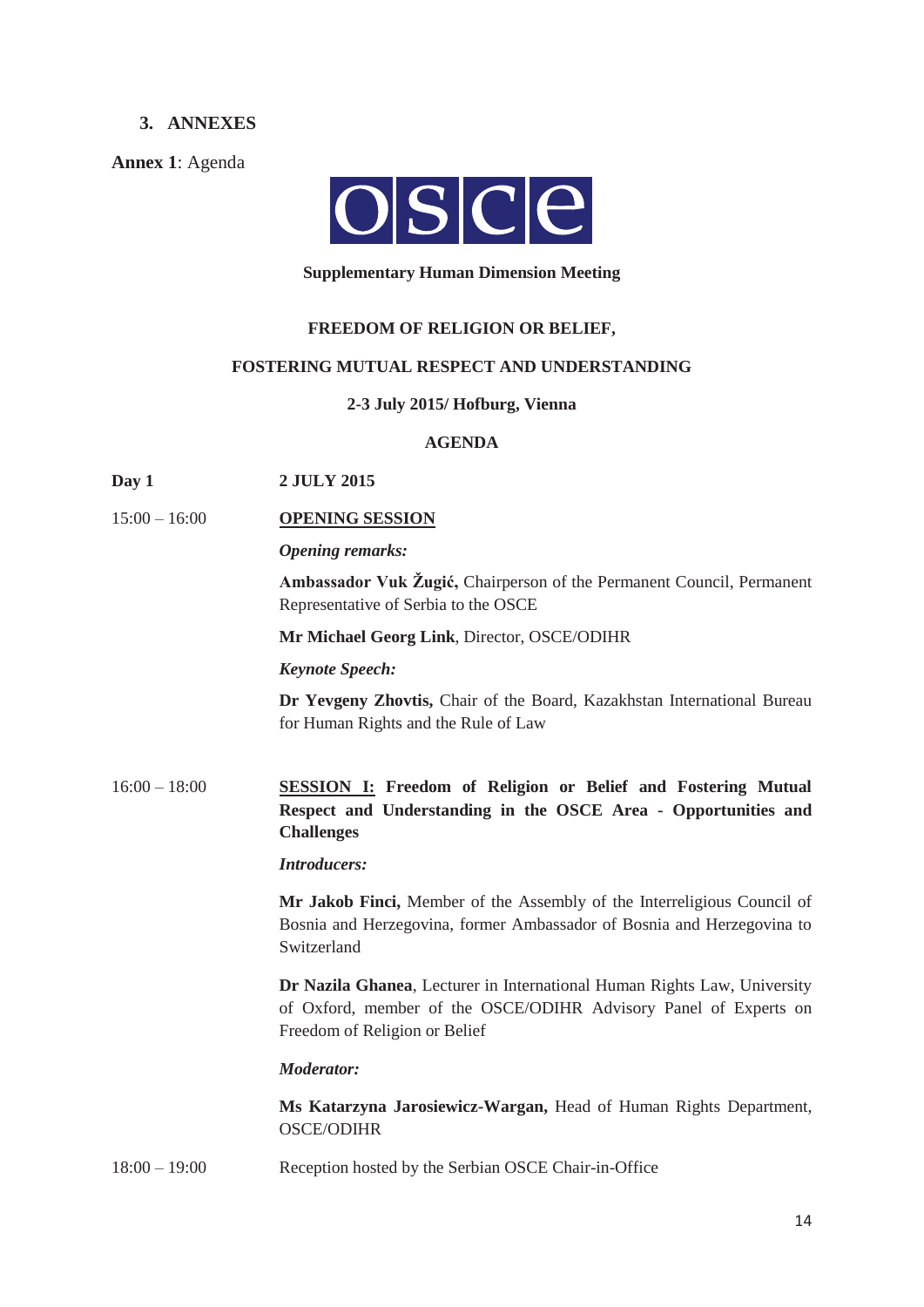| Day 2           | <b>3 JULY 2015</b>                                                                                                                                                                                                                             |
|-----------------|------------------------------------------------------------------------------------------------------------------------------------------------------------------------------------------------------------------------------------------------|
| $10:00 - 12:00$ | <b>SESSION II: Creating the Conditions for Meaningful and Sustained</b><br>Interreligious Dialogue in order to Ensure Stability and Security in the<br><b>OSCE Region</b>                                                                      |
|                 | <b>Introducers:</b>                                                                                                                                                                                                                            |
|                 | Father Roman Bogdasarov, Head of the Secretariat of the Interreligious<br>Council of Russia, Deputy Head of Church and Society Division of the<br><b>Russian Orthodox Church</b>                                                               |
|                 | Dr Harriet Crabtree, Director of the Inter Faith Network for the United<br>Kingdom                                                                                                                                                             |
|                 | <b>Moderator:</b>                                                                                                                                                                                                                              |
|                 | Ms Anna-Katharina Deninger, Special Representative of the OSCE Chair-<br>in-Office on Youth and Security                                                                                                                                       |
| $12:00 - 14:00$ | Lunch                                                                                                                                                                                                                                          |
| $14:00 - 16:00$ | <b>SESSION III:</b> Advancing Freedom of Religion or Belief and Fostering<br>Mutual Respect and Understanding through Dialogue and Co-operation<br>among and between Authorities, Religious and Belief Communities and<br><b>Civil Society</b> |
|                 | <b>Introducers:</b>                                                                                                                                                                                                                            |
|                 | Mr John Kinahan, Assistant Editor, Forum 18 News Service, Norway                                                                                                                                                                               |
|                 | Ms Mine Yildirim, Head of Project, Freedom of Belief Initiative, Norwegian<br>Helsinki Committee, Turkey                                                                                                                                       |
|                 | <b>Moderator:</b>                                                                                                                                                                                                                              |
|                 | Ms Azra Junuzovic, Deputy Head of Tolerance and Non-Discrimination<br>Department, OSCE/ODIHR                                                                                                                                                   |
| $16:00 - 16:30$ | <b>Break</b>                                                                                                                                                                                                                                   |
| $16:30 - 17:30$ | <b>CLOSING SESSION</b>                                                                                                                                                                                                                         |
|                 | Reports by the Moderators of the Working Sessions                                                                                                                                                                                              |
|                 | Comments from the floor                                                                                                                                                                                                                        |
|                 | <b>Closing remarks:</b>                                                                                                                                                                                                                        |
|                 | Ambassador Vuk Žugić, Chairperson of the Permanent Council, Permanent<br>Representative of Serbia to the OSCE                                                                                                                                  |
|                 | Mr Michael Georg Link, Director, OSCE/ODIHR                                                                                                                                                                                                    |
| 17:30           | Closing                                                                                                                                                                                                                                        |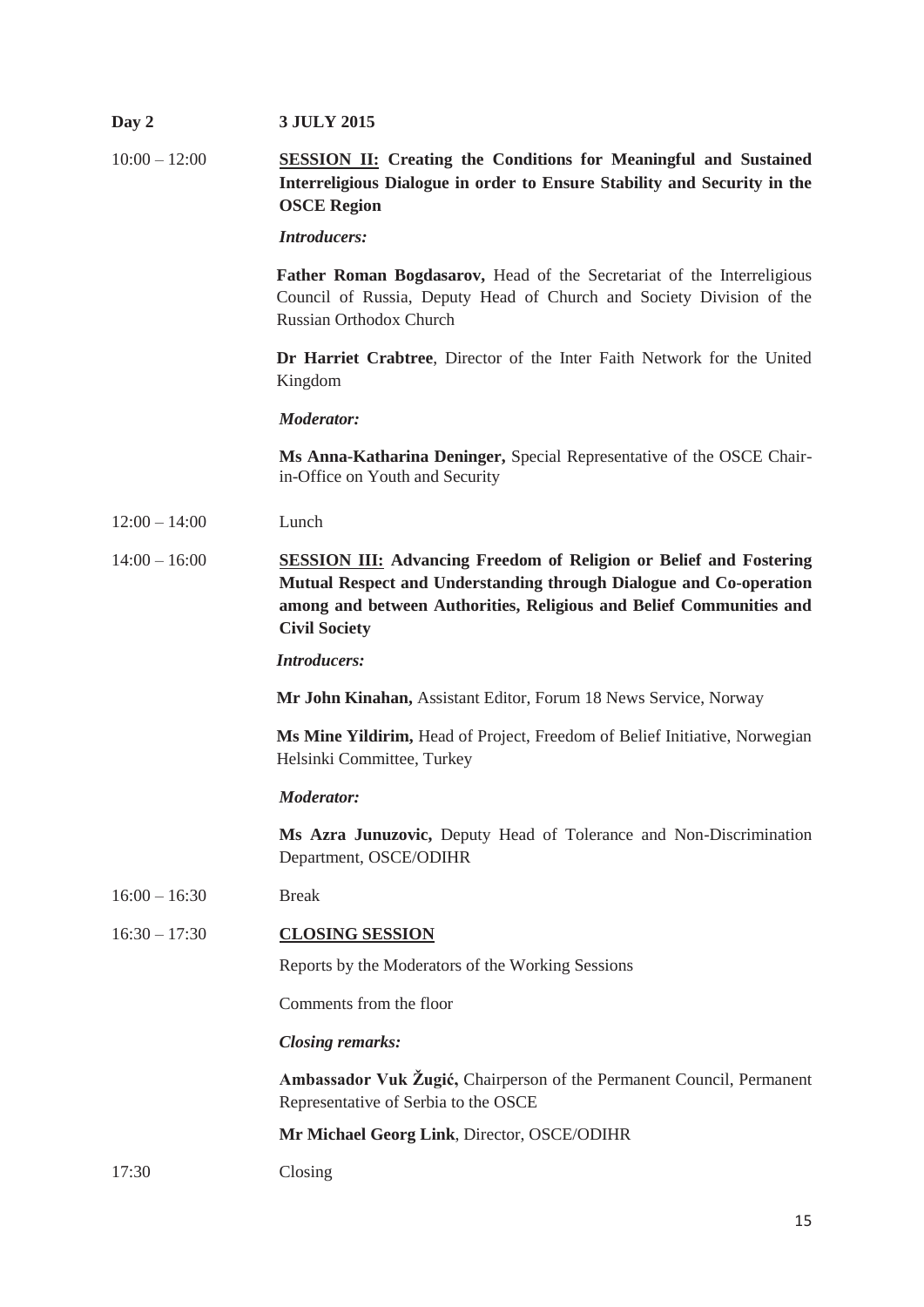# **Annex 2: Opening Remarks**

# **Opening Address by Ambassador Sanja Milinković of Serbia on behalf of Ambassador Vuk Žugić of Serbia, Chairperson of the OSCE Permanent Council at the OSCE Supplementary Human Dimension Meeting on Freedom of Religion or Belief, Fostering Mutual Respect and Understanding Hofburg, Vienna, 2-3 July 2014**

Excellencies,

Colleagues,

Ladies and Gentlemen,

It is my pleasure to welcome you on behalf of the Serbian Chairmanship of the OSCE to the Second Supplementary Human Dimension Implementation Meeting.

At the outset, I would like to thank Director Link and his able staff for assistance in organizing this event.

Since the Helsinki Final Act, freedom of religion or belief has been one of the main pillars of the OSCE human dimension commitments. Participating states committed themselves to respect human rights and fundamental freedoms, including the freedom of thought, conscience, religion or belief, for all without distinction as to race, sex, language or religion.

 They also confirm the universal significance of human rights and fundamental freedoms, respect for which is an essential factor for the peace, justice and well- being necessary to ensure the development of friendly relations and co-operation among themselves, as among all States.

Many OSCE participating states have carried out reforms in order to ensure implementation of OSCE commitments on freedom of religion or belief. However, many challenges are very present such as different restrictions and cases in which individuals cannot freely study religion, assemble to worship and even facing with criminal charges for engaging in these activities.

We believe that fruitful discussions and exchange of views could help us to identify concrete policies and practical strategies that can be taken forward by participating States in order to overcome existing gaps.

OSCE participating States have recognized the important role of inter-religious dialogue in fostering mutual respect and understanding in the OSCE area. In particular, Ministerial Council Decision 3/13 called on participating States to "promote and facilitate open and transparent interfaith and interreligious dialogue and partnerships".

However, let me emphasise that open and transparent interfaith and interreligious dialogue, with the aim to ensure peace and stability and foster mutual respect, requires active cooperation among wide range of different actors at national and international level.

With this regard, mutual efforts and enhanced partnership are crucial. Establishing effective channels of communication between Participating States, religious and belief communities, and civil society could be the way for significant improvement of implementation of relevant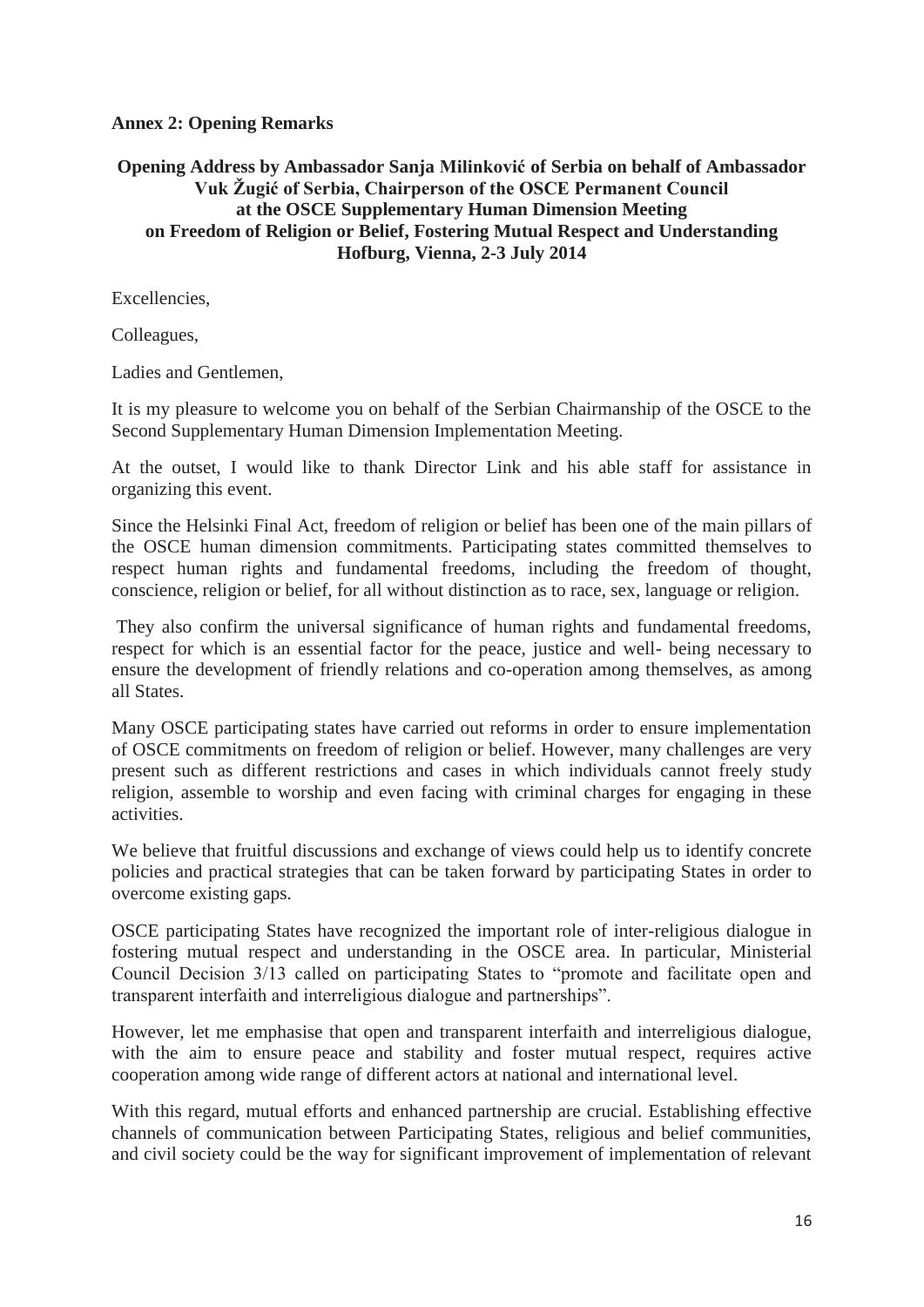commitments on the promotion and protection of the right to freedom of religion or belief, for all including non-believers.

Dear participants,

We need to hear your voices and particularly those coming from young generation. We will not always agree on everything; indeed, there are bound to be differences in understanding and a diversity of views and opinions on what freedom of religion or belief means. But let us proceed in a listening and learning mode and with open minds and open hearts, because in the final analysis those are among the essential prerequisites for creating and sustaining a culture of mutual respect and understanding.

Before the floor is turned over to you dear Director Link, I would like to salute the important work that ODIHR does to promote and protect the right of freedom of religion or belief for all and to foster mutual respect and understanding in the vast and complex OSCE region, and I call on participating States, international and civil society organisations to welcome the excellent initiatives you are taking in this area and to offer their full and ongoing support.

Let me finally wish you a successful meeting, fruitful discussion and exchange of positive experiences and good practices. I would like to assure you that your recommendations will be embodied in the documents we are preparing for the ministerial meeting in Belgrade.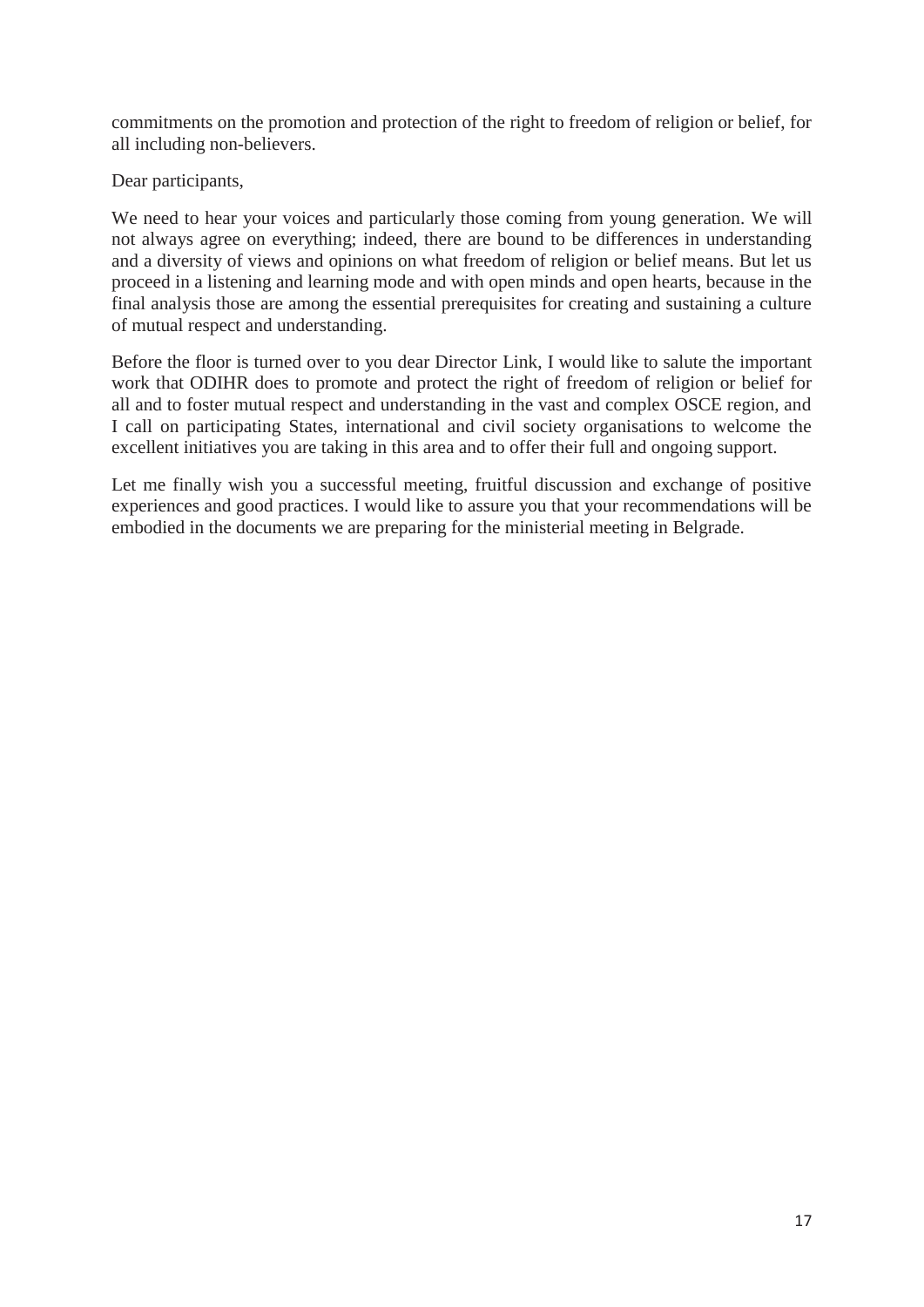#### **Opening Address by Mr Michael Link, Director of the OSCE Office for Democratic Institutions and Human Rights at the OSCE Supplementary Human Dimension Meeting on Freedom of Religion or Belief, Fostering Mutual Respect and Understanding Hofburg, Vienna, 2-3 July 2014**

Excellencies,

Ambassador Žugić,

Distinguished Colleagues,

Ladies and Gentlemen,

It gives me great pleasure to welcome you to the second OSCE Supplementary Human Dimension Meeting (SHDM) of 2015 focusing on freedom of religion or belief, fostering mutual respect and understanding.

We return to the discussion of this theme in the context of an SHDM after nearly five years. This offers an excellent opportunity to take stock of the developments during this period, to reflect on the lessons learned in our efforts to implement the relevant commitments, and to consider how these may apply to changing circumstances and new challenges.

Participants at the SHDM on Freedom of Religion or Belief in 2010 stressed that OSCE and its relevant institutions and field operations should enhance dialogue and consultation with religious communities and develop and carry out activities aimed at enhancing understanding of freedom of religion or belief.

In taking forward these recommendations, in recent years my Office has been proactive in its work to strengthen adherence to commitments related to promoting and protecting this fundamental right and fostering mutual respect and understanding. It has facilitated the holding of discussions and debates, including at the annual Human Dimension Implementation Meeting. Guidelines, legal expertise and comments have been made available to participating States and the public. Significantly, following the decision by participating States, ODIHR's activities in the area of freedom of religion or belief now continues with an enhanced capacity within ODIHR's Human Rights Department.

The objective of ODIHR's freedom of religion or belief work is to assist participating States, civil society, and religious or belief communities in protecting and promoting the right to freedom of religion or belief for all. ODIHR also engages in efforts to prevent and respond to intolerance and discrimination based on religious or belief grounds. To achieve these objectives, ODIHR deploys a range of activities, mechanisms and tools, including monitoring developments related to the right to freedom of religion or belief in the OSCE area, capacity building efforts, the work of the ODIHR Advisory Panel of Experts on freedom of religion or belief, and developing guidelines and recommendations pertaining to freedom of religion or belief for participating States. I would like to highlight a few of these.

In January of this year, as a part of its capacity building work, ODIHR conducted a two and a half day training of trainers in Warsaw on OSCE commitments and international standards in the area of freedom of religion or belief. This training, which was attended by trainers from civil society organizations in Central Asia, the South Caucasus and Eastern Europe, was based on a specially-designed, in house training curriculum utilizing an interactive approach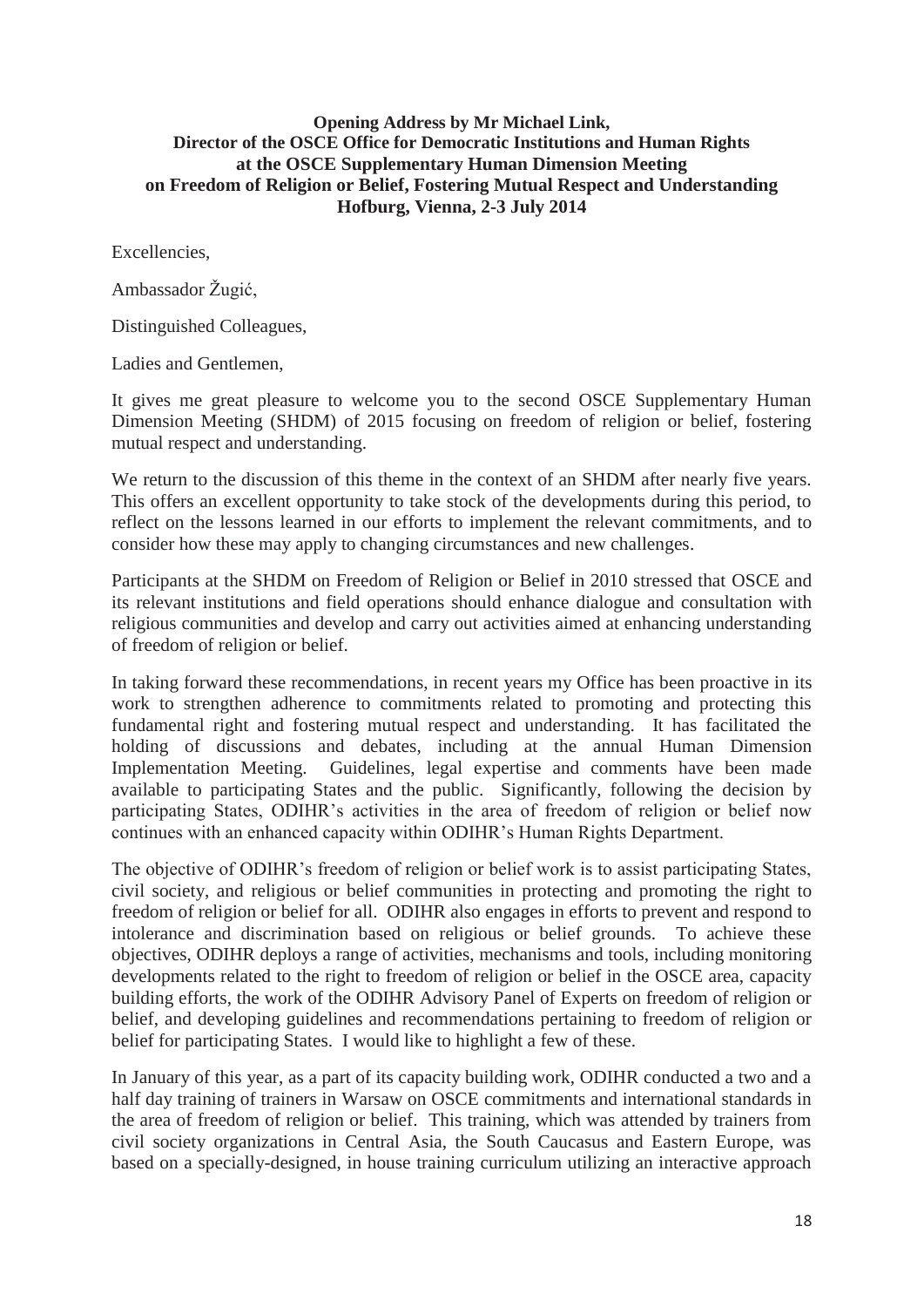to learning. I am happy to say that this training programme is being rolled out and carefully evaluated, and we look forward to refining the methodology in light of the feedback received from participants.

ODIHR's Advisory Panel of Experts on Freedom of Religion or Belief, first established in 1997, was restructured and subsequently reappointed in 2013, and met in January 2015 together with ODIHR staff to discuss its future work plan. We look forward to the next meeting in September when specific lines of activity to advance priority areas of the work will be elaborated. Since its inception, the Panel has been particularly active in providing valuable assistance to those participating States requiring expertise in the legislative sphere, utilizing the 2004 OSCE/ODIHR-Venice Commission Joint Guidelines for Review of Legislation Pertaining to Freedom of Religion or Belief.

Developing guidelines and recommendations pertaining to freedom of religion or belief for OSCE participating States and civil society is another area where ODIHR is actively engaged. In this regard, this year saw the official launch of the OSCE/ODIHR-Venice Commission Joint Guidelines on Legal Personality of Religious and Belief Communities, which clarifies international standards in relation to access to legal personality for religious or belief communities and outlines examples of good practices in this area. These Guidelines build well on the aforementioned 2004 Guidelines, which has proved its worth as a valuable resource for governments and civil society in the OSCE area and as a vital reference tool for law reviews undertaken by ODIHR.

There are also two new projects which commenced earlier this year and deserve a brief mention. One focuses on Central Asia, specifically Kyrgyzstan and Tajikistan, and aims at increasing awareness of international standards and OSCE commitments pertaining to freedom of religion or belief among government officials, religious or belief communities and civil society actors, as well as enhancing the capacity of civil society to monitor and report on violations of freedom of religion or belief. The other seeks to promote security for religious or belief communities in two pilot regions of Ukraine by building the capacity of civil society, religious or belief communities and relevant state institutions on freedom of religion or belief and hate crimes, and promoting dialogue among religious or belief communities and between these groups and the state. While both projects are still in the early stages of implementation, the feedback received to date indicates that the various activities undertaken thus far are working towards achieving the stated objectives of each project.

#### Ladies and Gentlemen,

The presence of numerous civil society representatives, including members of religious or belief communities, at this meeting is a welcome confirmation of the interest within civil society in the area of freedom of religion or belief, fostering mutual respect and understanding within civil society. The high-level participation of representatives of governments further underscores its relevance. It also speaks to the potential of this forum – the Supplementary Human Dimension Meeting – to serve as an important space for an exchange of views and experiences on national and local policies and practices related to the implementation of OSCE commitments in this important area.

At the outset of our discussions, I am reminded of an insightful statement by Professor Heiner Bielefeldt, the United Nations Special Rapporteur on Freedom of Religion or Belief, who noted that freedom of religion or belief "should not be seen as an act of mercy by the state, but rather as an inalienable and non-negotiable right of all human beings that the state has to respect". This entitlement belongs to all members of the human family. It is not conditional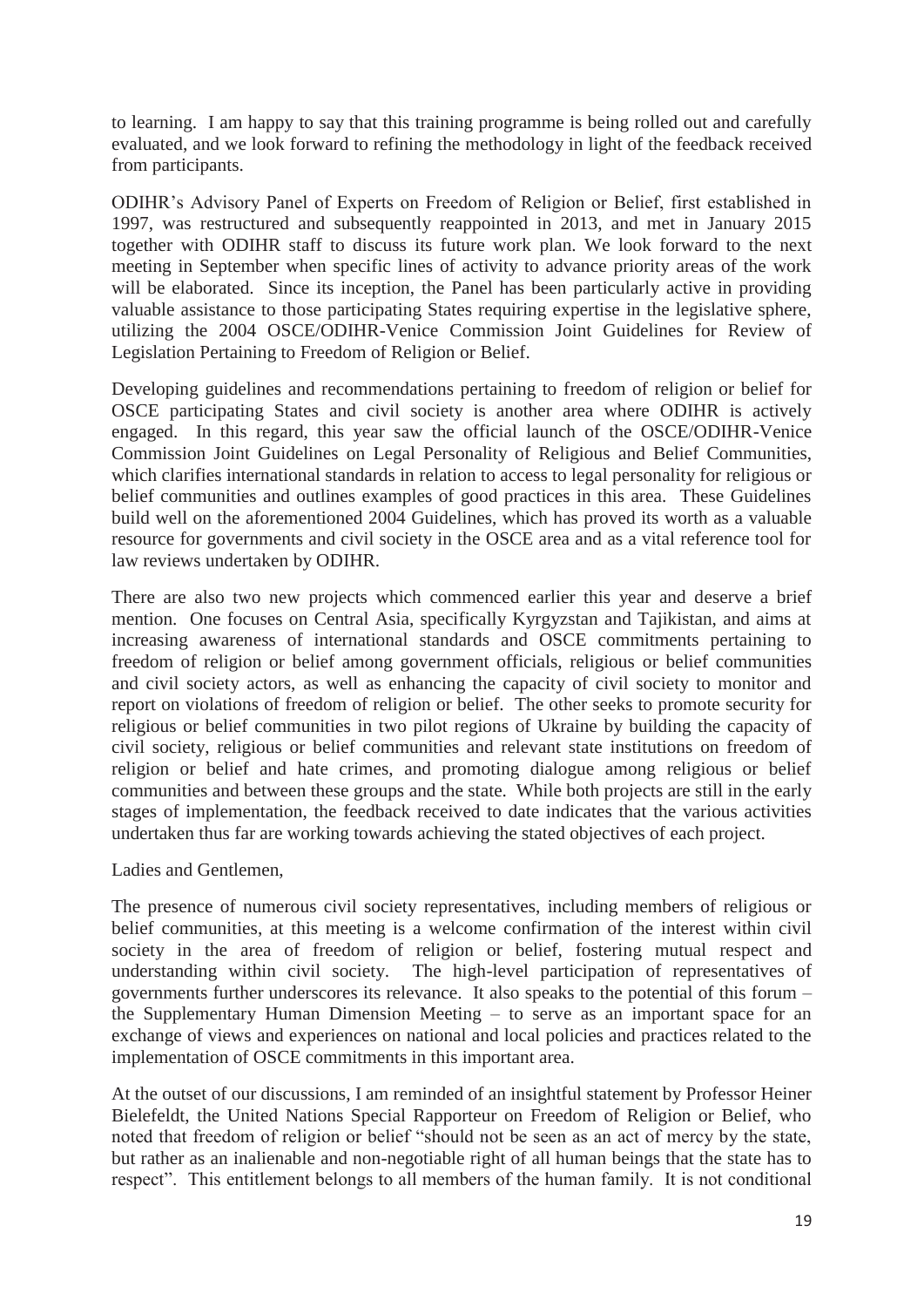on what they believe or whether they believe at all. It is grounded in the inherent and inviolable dignity of the human being. It is upheld in international instruments and embedded in OSCE commitments.

Sadly, as we survey the situation in the OSCE area we note that freedom of religion or belief is under threat. This threat comes from various sources. A particularly worrying practice can be found in those participating States where the full and free exercise of this right is limited to a list of options predefined and approved by the state. This has resulted, among other things, in the illegal and arbitrary arrest, detention and torture of members of religious or belief communities not recognized by the state. A no less troubling phenomenon has been the rise in some places of hostile social forces – born of prejudice, fear and contempt – which have created intolerable and dangerous environments for particular religious or belief communities. Such governmental and social restrictions on the right to freedom of religion or belief are not conducive to the security and stability of our societies and point to the nature and scale of the effort required by us to address these very real, ever present challenges.

Ladies and Gentlemen, as you know, promoting a sustainable legal and social culture of freedom of religion or belief, mutual respect and understanding is a complex and long-term process. Such long-term efforts must be grounded in building relationships among and between state authorities, civil society and religious or belief communities. The promotion of freedom of religion or belief, mutual respect and understanding needs to be understood as a long-term policy priority, conducted in consistent fashion over time.

With this in mind, I wish to emphasize a point which I am sure is not lost on you. While interreligious dialogue and cooperation are of great importance and whose contribution to the well-being of society needs to be more systematically and fully explored, this can never substitute for a clear focus on the state's duty to respect, protect and promote the right to freedom of religion or belief for all. I say this, because in relation to freedom of religion or belief, there is sometimes a tendency both at the international and national level to transfer the focus from the duties of state to the responsibility of religious or belief communities to promote dialogue, cooperation, mutual respect and understanding.

Ladies and Gentlemen, It is no doubt that interreligious dialogue among and between religious or belief communities plays a vital role in promoting freedom of religion or belief, mutual respect and understanding. The focus on dialogue at this Supplementary Human Dimension Meeting is most welcome and necessary. But dialogue in and of itself, and however well-intentioned and inclusive, will not ensure the effective implementation of OSCE commitments on the right to freedom of religion or belief. Therefore, I would like to emphasize that participating States, as duty-bearers, have a primary responsibility to ensure full and effective respect, protection and facilitation of freedom or religion or belief.

As you know, we are considering two sets of commitments at this Supplementary Human Dimension Meeting. One pertains to the right to freedom of religion or belief. The other relates to fostering mutual respect and understanding. They are overlapping, mutually reinforcing and interrelated commitments. We need to bear this in mind as we explore together practical strategies for taking the work forward. Clearly, only a coherent, integrated approach will ensure the effective implementation of these commitments. But the challenging and sensitive nature of these topics also requires that we take into account different national and regional contexts as well as the increasingly pluralistic societies within the OSCE area characterized by a diversity of religious and belief communities.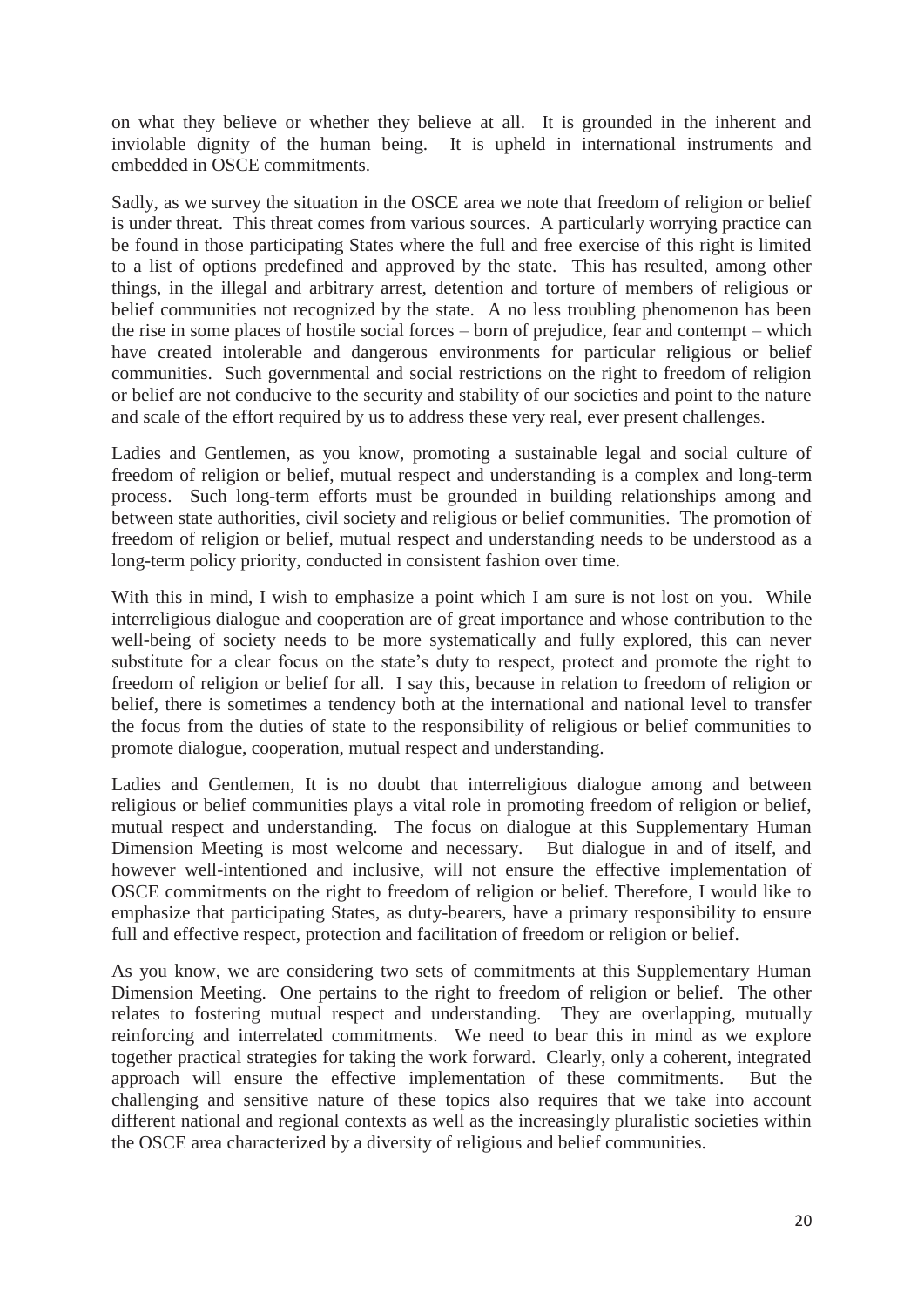The agenda of this meeting offers plenty of scope for a full and frank discussion of the issues and challenges facing the OSCE area in relation to promoting freedom of religion or belief and fostering mutual respect and understanding. We are fortunate to have with us a number of distinguished speakers whose insights will no doubt greatly enrich our conversation and serve as a stimulus to clear thinking and analysis on our part. As we explore the practical steps that need to be taken to secure the right to freedom of religion or belief for all and intensify efforts to foster mutual respect and understanding, please be assured of ODIHR's ongoing support and assistance to ensure the realization of these important objectives.

Thank you for your attention.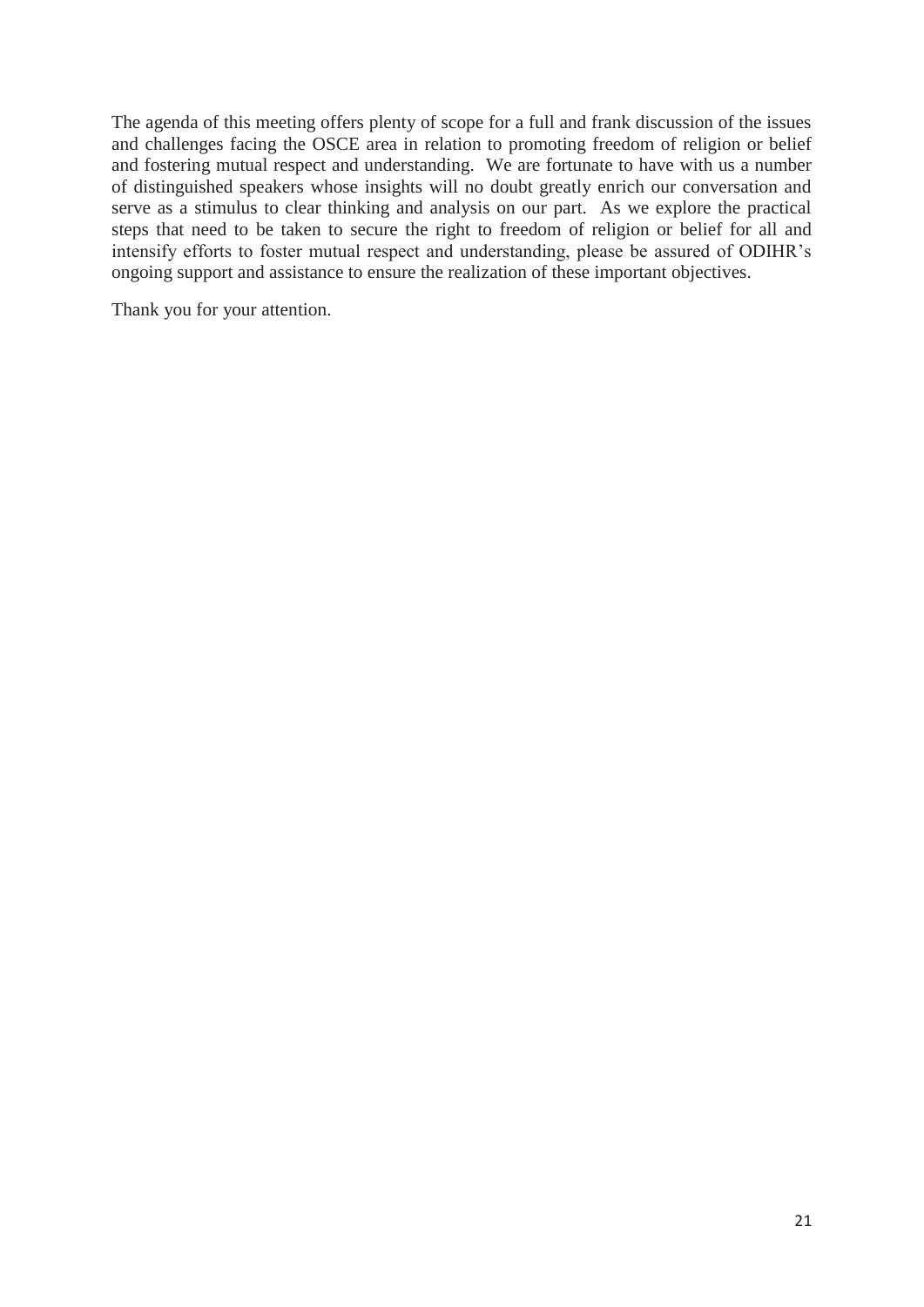#### **Annex 3: Keynote Speech**

# **by Dr Yevgeny Zhovtis, Chairperson of the Board of the Kazakhstan International Bureau for Human Rights and Rule of Law at the OSCE Supplementary Human Dimension Meeting on Freedom of Religion or Belief, Fostering Mutual Respect and Understanding Hofburg, Vienna, 2-3 July 2014**

# **The Conceptual and Practical Problems of Ensuring the Right to Freedom of Thought, Conscience, Religion or Belief in the OSCE Region**

Mr. Director,

Distinguished Participants,

Such fundamental political rights and civil freedoms as the right to freedom of expression and speech, freedom of association and peaceful assembly, freedom of religion or belief are often violated in the world, in general, and in the OSCE region, in particular. The challenges faced in ensuring such freedoms are often coupled with the political context, nature of the political regimes in particular countries, and the level of social development. Apart from that, the challenges are also linked to conceptual approaches, different "gaps" between the states, which, on its face, are united by common OSCE documents on human dimension, and which mark the 40th anniversary of the Helsinki Final Act this year.

Today I will try to speculate on some of these approaches and "gaps", which determine the development of legislation and law enforcement practice in respect of the right to freedom of religion or belief. It is not only the question of mutual understanding and respect between different religions or groups having different beliefs, which, of course, is important for avoiding conflicts, but also the question of relationships between the state and religious groups, since such relationships shape up, largely, the atmosphere of tolerance or xenophobia.

Well, the first argument that I want to put forward in the form of a question, is to determine what precisely we are talking about: either *the right or the freedom or the right to freedom*? This is a fundamentally important statement of fact and it is not a coincidence that the same legal semantic structure - the "right to freedom" - is used in the international instruments in respect of expression, association, peaceful assembly, and religion or belief. Not the right of expression and speech, not the right of association or the right of assembly, and not the right to religion or belief, but rather the freedom of speech, freedom of assembly, freedom of association and freedom of religion or belief.

This seemingly theoretical issue leads up, in fact, to different ways of legal regulation. The point is that the right of association, assembly or religion, for example, means a sort of potential possibility, power, the implementation of which should be ensured by the state. In turn, freedom of association, freedom of assembly and freedom of religion, as a so-called "negative" right, provides guarantees of non-interference by the state or third parties with such freedom, subject to, if necessary in a democratic society, restrictions which meet the admissibility criteria.

Simply put, if the state guarantees the right to religion, it sets rules for the use of such right. Where the state grants the right to freedom of religion or belief, it must ensure non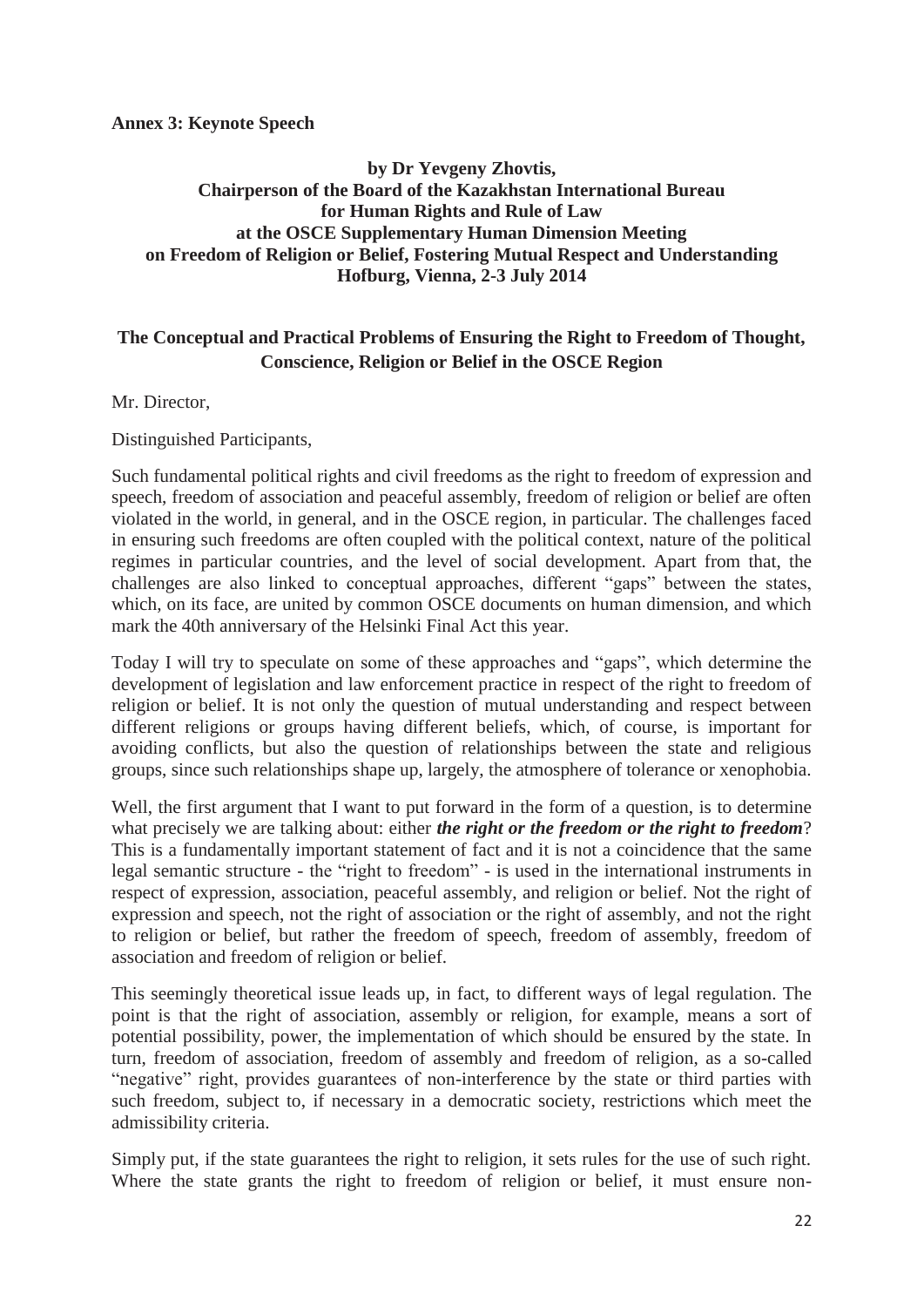interference with such freedom. This is a different purpose and a different approach. So, a number of states - members of the OSCE believe that they provide the right of association, peaceful assembly, and the right to religion or belief, based on their understanding of what such rights represent and how such rights should be restricted. In this case such rights turn, as noted by the UN Special Rapporteur on freedom of association and assembly Maina Kiai, in the privileges granted by the state. Other states guarantee freedom of association, freedom of peaceful assembly, freedom of expression, freedom of religion or belief and ensure the right to such freedom. Insofar as they guarantee freedom, in most of these countries there is no specific legislation on media, on public associations, on peaceful assembly or religious activities. These are different approaches and different ways of legal regulation.

The second point that I want to dwell on is that **international law and international practice in the field of human rights is the right of, first of all, principles rather than norms**, this is the implementation of the fundamental principles of human rights in law and law enforcement practice in specific legal situations; this is again a conceptual, value approach or orientation.

Unless this point is recognised, one cannot expect national legislation, institutions and practices to comply with international standards in the field of human rights and freedoms. This is particularly true of fundamental freedoms. Until the principles of the presumption in favour of law, non-discrimination, legal certainty and predictability, proportionality of restrictions, etc. are applied in practice, the fundamental human rights and freedoms cannot be ensured and protected from unreasonable restrictions.

Why, despite the fact that the ratified international human rights treaties (covenants, conventions, etc.) form part of national legislations in accordance with the constitutions of the member states of the OSCE, in many countries they are practically not applied by the law enforcement agencies, nor even judiciary bodies?

In the first place, this is due to the fact that these legal instruments are based on the principles for the application of which one needs to look up other documents, sources of the so-called "soft" law (various guidelines, rules, standards, etc., issued by various bodies such as UN, OSCE and other international organisations). Apart from that, one must check the international jurisprudence, decisions of various international bodies and human rights institutions, regardless of whether or not they have legal force and are of advisory nature. This is because, firstly, they contain the current understanding of a right that is enshrined in the International Covenant on Civil and Political Rights and other international treaties on human rights; secondly, they summarise international legal practice in respect of a particular right or freedom; thirdly, they contain those international standards, which are much talked about and the observance of which is assessed often differently by human rights activists and the authorities; fourthly, they set out the circumstances in which the limitation of rights and freedoms is admissible, and when it is inconsistent with the international standards.

The whole vast array of legal and other information gives an opportunity to develop national legislation and practice, bringing them closer to international standards, which in turn are based on the fundamental principles.

In many member states of the OSCE the principles, I have listed above, are not only absent from any legal documents, there are rarely used in law enforcement, including judicial practice. Public officials, police, prosecutors, employees of national security have little knowledge of international treaties on human rights, not to mention the legal sources of "soft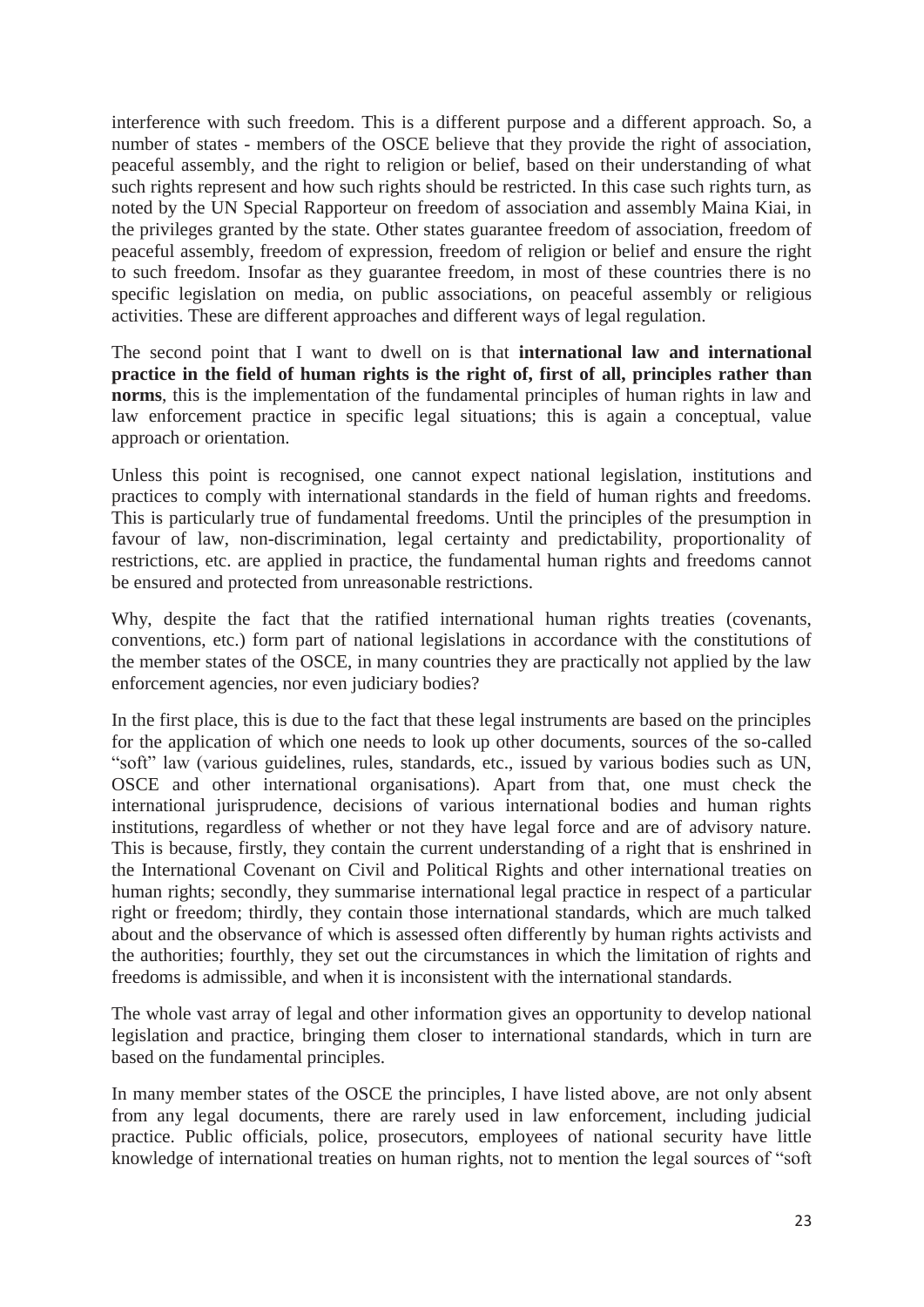law". Moreover, they generally believe that if the sources of "soft law" are not legally binding, there is no need to use them.

With such approaches, it is difficult to expect that the freedom of religion or belief will be guaranteed and protected in accordance with modern legal concepts.

# *Individual or collective right*

I want to draw your attention to the fact that, as rightly noted by Russian researcher S. Buryanov, the right of everyone to freedom of conscience and religion or belief is a legal dimension of freedom of ideological choice (including to form, maintain, choose and change the choice), and lawful behaviour based on the choices made. This right is the systemically important in the system of human rights. Unless such right is implemented, other human rights lose much of their actual content, remaining just a declaration.

I would also like to bring to your attention the fact that, starting with the Universal Declaration of Human Rights, the International Covenant on Civil and Political Rights and ending with the constitutions of many states, they all use the term "everyone" in the provisions dedicated to freedom of religion or belief. Neither a group, nor a community, nor a religious association are the subject of the provision, use and protection of this right but rather everyone. This is not a collective right to freedom, it is an individual right to freedom that can be also exercised collectively.

In this regard, the next point I want to make is that legislation and law enforcement practice, particularly in a number of the OSCE member countries, is based on the fact that the concept of freedom of conscience and related legal regulation of relations concerning "everyone" is reduced almost exclusively to the freedom of religion (i.e. the freedom of only those individuals who consider themselves believers), and even more to the problems facing by religious associations (i.e. collective forms of exercise of the right to freedom of religion) in their activities.

As a result, the legislation concerning the freedom of conscience is regarded as a "special", specifically religious. Priority is given to religious groups and not to the person who becomes the "appendage" to confessions. The right of "everyone" to freedom of conscience remains in the legal system only as a declaration, being, in actual fact, outside of the legal framework.

A. Pchelintsev, Director of the Institute of Religion and Law of Russia, tried to classify or divide the substantive characteristics of the right to freedom of religion or belief into:

#### **individual powers**, which include:

1) the right to hold any belief, including religious (to practice any religion);

2) the right not to adhere to any belief and to profess no religion;

3) the right to change religion or belief;

4) the right to establish a new belief system or a new religion;

5) the right to express and disseminate religious or other convictions and act in accordance with them;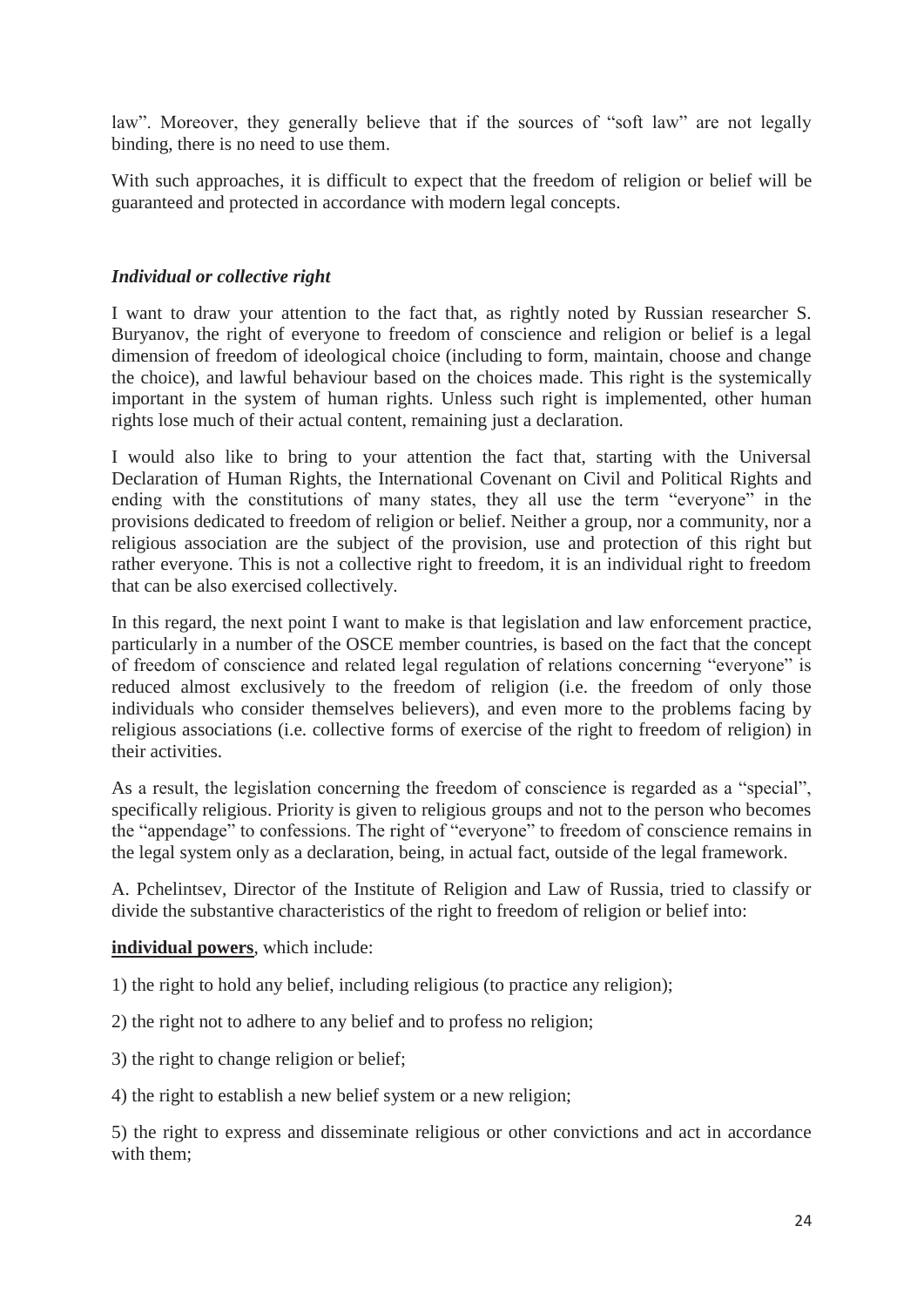6) the right to receive religious or other education of your own choice according to belief;

7) the right to give religious or other ideological upbringing and education of children;

8) the right to protect children from religious or other ideological education and training;

9) the right to have free access to places of worship;

10) the right not to give oath, which is contrary to religious or other beliefs of a person;

11) the right to openly express religious or other beliefs and to neutral attitude of the state to legal forms of manifestation of religion or belief;

12) the right to privacy of religious or other beliefs; and

13) the right to exemption from civic duties if they are contrary to beliefs or religion of the citizen, and where necessary, the right to substitute one duty with another.

Alongside, the right to freedom of religion or belief includes **collective (joint) powers**, namely:

1) the right to freedom of association in religious or other organisations formed by ideological choice, which may be duly registered;

2) the right to establish and maintain freely accessible places of worship and assembly;

3) the right to freedom to express and disseminate one's beliefs or religious beliefs and practices without any coercion or interference by the state and third parties;

4) freedom to acquire and maintain places of worship, to conduct and attend religious services and events;

5) the right to manage associations formed on the basis on the worldview choice, selfadministration principle in accordance with own hierarchical and institutional structure, including the right to select, appoint and replace their personnel in accordance with their requirements;

6) the right to produce, purchase, import, export and distribute ideological and religious literature, printed and audio-visual materials and other items used for religious and other activities;

7) the right to establish private schools and to manage them as well as to engage in educational, cultural, charitable and social activities; and

8) the right to seek and receive voluntary material and financial aid from individuals and legal entities for support of their activity.

All of these make up the content of the right to freedom of religion or belief. However, the legislation and law enforcement practice existing in many countries within the OSCE region generally follow the path of imposing restrictions on the collective form of the right to freedom of conscience and religion. These limitations apply automatically to "everyone", reducing this possibility for "everyone" to use their right only within the framework of religious associations.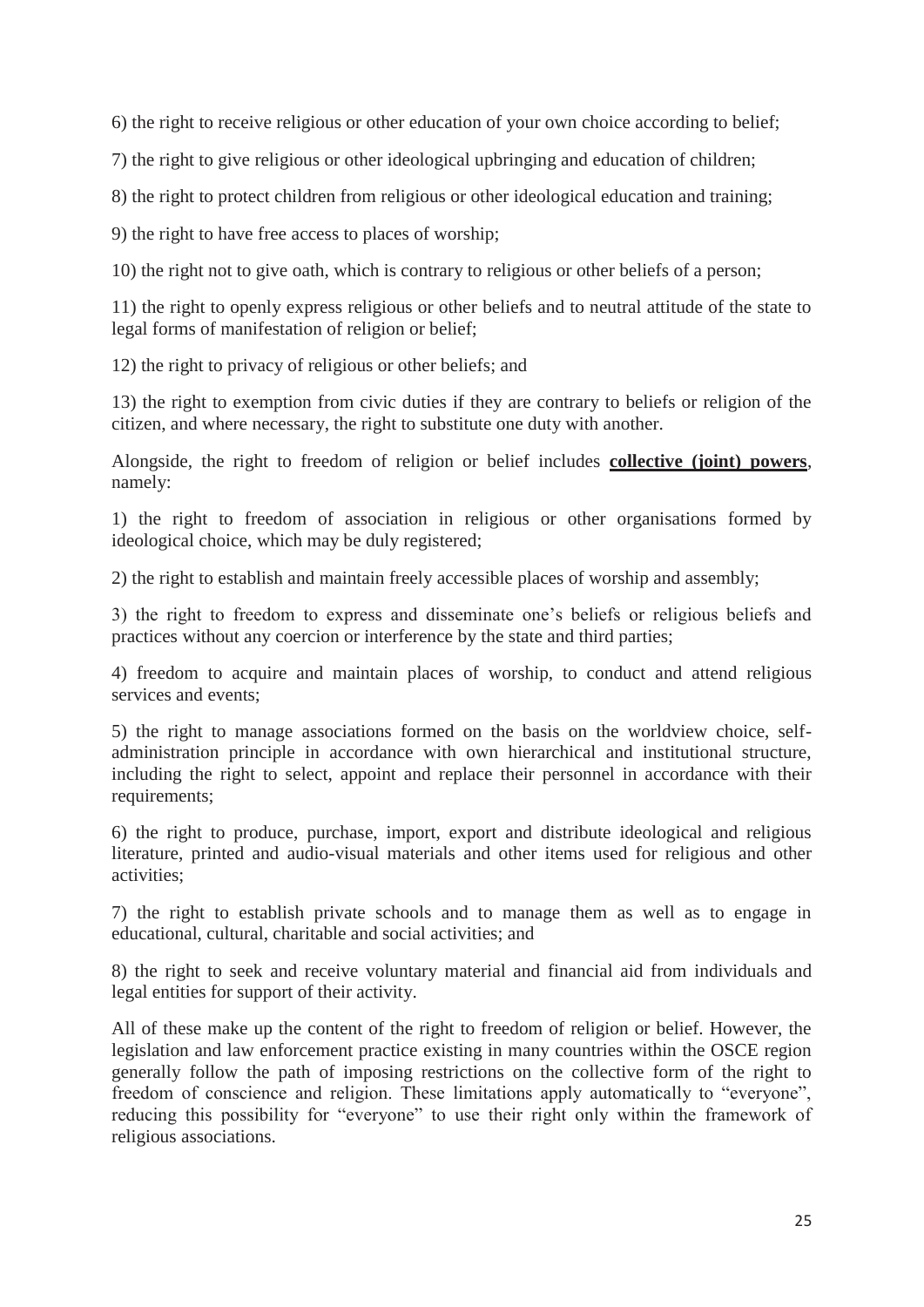If we look at what remains of the right to freedom of conscience and religion, subjected to legal regulation within the framework of the activities of religious associations, for "everyone", for an individual in the law and application practice of some states in the OSCE region, we find that not so much remains. Such "everyone" faces problems in spreading his views, buying and distributing religious literature, religious upbringing of children, etc.

As a result, the actual situation with respect to the right to freedom of conscience and religion begins to become grotesque. For example, some states in the OSCE region demand mandatory registration of religious associations and technically ban public collective practice of religion without registration. Notably, they establish quantitative criteria for such registration: normally from 10 to 50 or more people in case of the registration of local associations and several thousand in case of the registration of national communities. Given the requirement of the mandatory registration, this leads to a paradox. In order to achieve the required number of members of a religious association, one needs to somehow spread their religious views. However, in order to do this, one needs a duly established and registered organisation.

Further, a missionary is now understood as not only the spread of the new religion in the country, but also the spread of an existing religion in another region of the country with respect to that in which the religious association has been registered.

Some countries have essentially introduced censorship of religious literature, which can be distributed only if the relevant approval of the religious expertise has been obtained. Theological disputes are viewed from a legal point of view. Remarkably, such approaches concern religious literature, however do not apply to, for example, philosophical, scientific or entertaining literature.

In a number of OSCE member countries it is prohibited to carry out religious rituals in private homes or outside of religious buildings. What is also important noting is that the establishment of such restrictive requirements are standard for various religions, regardless of their peculiarities.

Representatives of confessions from a number of OSCE member states can perhaps add much more to the problems I have named.

I think that the root of all these problems is the conceptual understanding of the nature of the right to freedom of religion or belief, and also the way how the state should ensure and protect such right. Legitimate objectives of the national security, public order, protection of the constitutional order, health and public morals and the rights and freedoms of others without adhering to the fundamental principles of international law on human rights is often achieved by means which encroach on the very essence of the right to freedom, depriving it largely of its nature.

This is not conducive to the exercise by people of their natural and inalienable and fundamental right to freedom of thought, conscience, religion or belief, and it also creates an atmosphere of contradictions, conflicts, and ultimately the possibility of radicalisation.

There seems, however, to be an alternative to follow the best contemporary forms and means of ensuring the right to freedom of conscience and religion or belief, to promote tolerance, understanding and non-discrimination, taking into account all the challenges that our states are facing.

Thank you for your attention!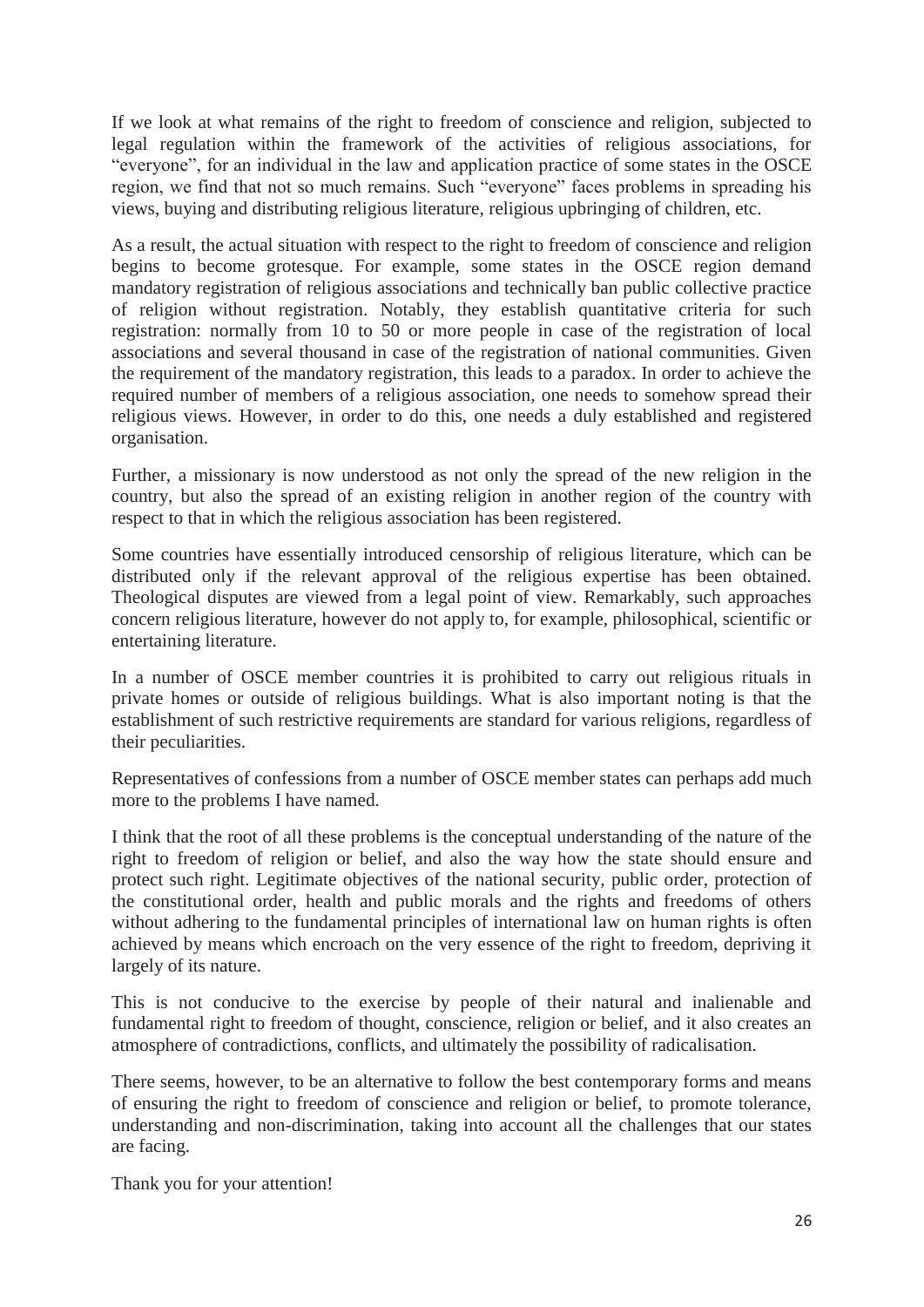#### **Annex 4: Biographical Information on Panellists and Moderators**

# **OSCE Supplementary Human Dimension Meeting on Freedom of Religion or Belief, Fostering Mutual Respect and Understanding Hofburg, Vienna, 2-3 July 2014**

# **Biographical Information: Speakers and Moderators**

### *Keynote speaker:*

#### **Dr Yevgeny Zhovtis, Chair of the Board, Kazakhstan International Bureau for Human Rights and the Rule of Law**

**Dr Yevgeniy Zhovtis** is a co-chairperson of the Working Group of the Consultative Body "Dialogue on Human Dimension" under the Ministry of Foreign Affairs of the Republic of Kazakhstan. Mr Zhovtis is also the chairperson of the Kazakhstan International Bureau for Human Rights and the Rule of Law (which he co-founded in 1993), a member of the Steering Committee of the World Movement for Democracy, a member of the OSCE/ODIHR Panel of Experts on Freedom of Assembly and a member of Crude Accountability Board. Mr Zhovtis has been the recipient of numerous human rights awards, including the EU and US Democracy and Civil Society Award in 1999, the Friedrich Ebert Stiftung Human Rights Award in 2007, the Norwegian Helsinki Committee Andrey Sakharov Freedom Award and the Freedom Award for Kazakhstani Democratic Activists, both in 2010, the Moscow Helsinki Group Human Rights Award in 2011 among several others. Mr Zhovtis has published extensively on the problems of democratization and economic transformation, human rights and the rule of law in Kazakhstan and the post-Soviet space.

### **SESSION I: FREEDOM OF RELIGION OR BELIEF AND FOSTERING MUTUAL RESPECT AND UNDERSTANDING IN THE OSCE AREA-OPPORTUNITIES AND CHALLENGES**

#### *Introducers:*

### **Mr Jakob Finci, Member of the Assembly of the Interreligious Council of Bosnia Herzegovina, former Ambassador of Bosnia Herzegovina to Switzerland**

**Mr Jakob Finci** graduated from Faculty of Law in Sarajevo, and from 1966 was a practicing lawyer, specializing in international commercial law. He is one of the founders of the reborn Jewish cultural, educational and humanitarian society La Benevolencija. He served as a Vice-President and President of La Benevolencija, in August 1995 he became the first elected President of the Jewish Community of Bosnia Herzegovina. From September 1996 until April 2000 Mr. Finci was the Executive Director of the Soros Foundation - Open Society Fund for Bosnia and Herzegovina. Since 1994 he is a member, and from February 2001 to April 2002, he was the President of the Association of Free Intellectuals Circle 99. In 1997 Mr. Finci was one of founding fathers of Inter Religious Council of Bosnia Herzegovina, and for two years served as the first President of the IRC, fulfilling the same function again in 2003. In February 2000, he was elected Chairperson of the Association of Citizens "Truth and Reconciliation". In May 2002 Jakob Finci was appointed by the High Representative to be first director of the State Agency for Civil Service, an appointment which was confirmed by Council of Ministers, and in March 2008 was named as the Ambassador of Bosnia and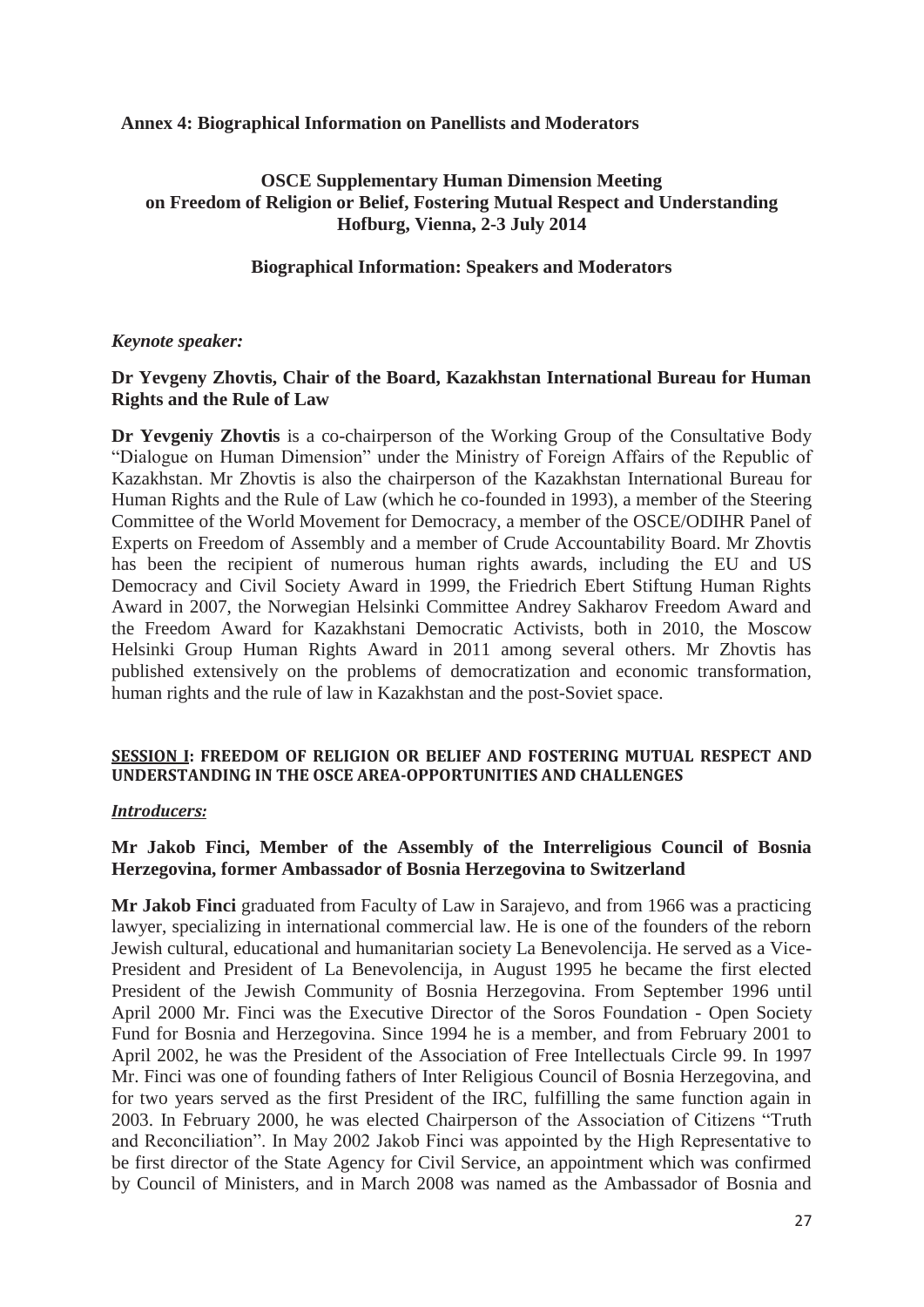Herzegovina in Switzerland, and non-resident ambassador to Lichtenstein. On academic side, Mr. Finci was working as a tutor at the UN University on the ECMIR project between 1988 – 1990, and since 2001 lectures at a interdisciplinary postgraduate studies program at Sarajevo University. For his work, Mr. Finci has been decorated several times. These honors include: the Grand Cross of the Order of Merit of the Federal Republic of Germany as well as the American decoration First American Freedom in Richmond Virginia. He has also been named Chevalier de la Légion d'Honneur of the French Republic, and in 2009, he was proclaimed "Person of the Year" by Sarajevo's daily newspaper SAN, and Man of the Year for 2013 by Bosnian daily "Večernji list". Jakob Finci received International Prize Primo Levi in 2013 in Genoa – Italy,

### **Dr Nazila Ghanea, Lecturer in International Human Rights Law, University of Oxford, member of the OSCE/ODIHR Advisory Panel of Experts on Freedom of Religion or Belief**

**Dr Nazila Ghanea** is an Associate Professor of International Human Rights Law at the University of Oxford and serves as a member of the OSCE Advisory Panel of Experts on freedom of religion or belief. She serves on the Board of Governors of the Universal Rights Group and is an Associate at the Oxford Human Rights Hub.

She has authored, co-authored and edited a number of academic and UN publications including: *Religion or Belief, Discrimination and Equality: Britain in Global Contexts* and *Human Rights, the UN and the Bahá'ís in Iran*. She is co-author, along with Heiner Bielefeldt and Michael Wiener, of a forthcoming Oxford University Press monograph.

#### *Moderator:*

#### **Ms Katarzyna Jarosiewicz-Wargan, Head, Human Rights Department, OSCE/ODIHR**

**Ms Katarzyna Jarosiewicz-Wargan** is an expert in management and strategic planning, human rights and social welfare, with professional experience from Poland, the United States, Western Balkans, South Caucasus and Central Asia. She is responsible for formulating strategies, vision and direction for the Human Rights Department; creating conditions for implementing the vision (structure, work plans, budgets); and managing the staff. She also advises ODIHR and governments on human rights matters and develops and maintain relations with OSCE and other partners.

#### **SESSION II: CREATING THE CONDITIONS FOR MEANINGFUL AND SUSTAINED INTERRELIGIOUS DIALOGUE IN ORDER TO ENSURE STABILITY AND SECURITY IN THE OSCE REGION**

#### *Introducers:*

**Father Roman Bogdasarov, Head of the Secretariat of the Interreligious Council of Russia, Deputy Head of Church and Society Division of the Russian Orthodox Church** 

**Father Roman Bogdasarov** is a Vice-chair of the Department of Church-society Relations of Moscow Patriarchate, Head of Secretariat of Interreligious Council of Russia. He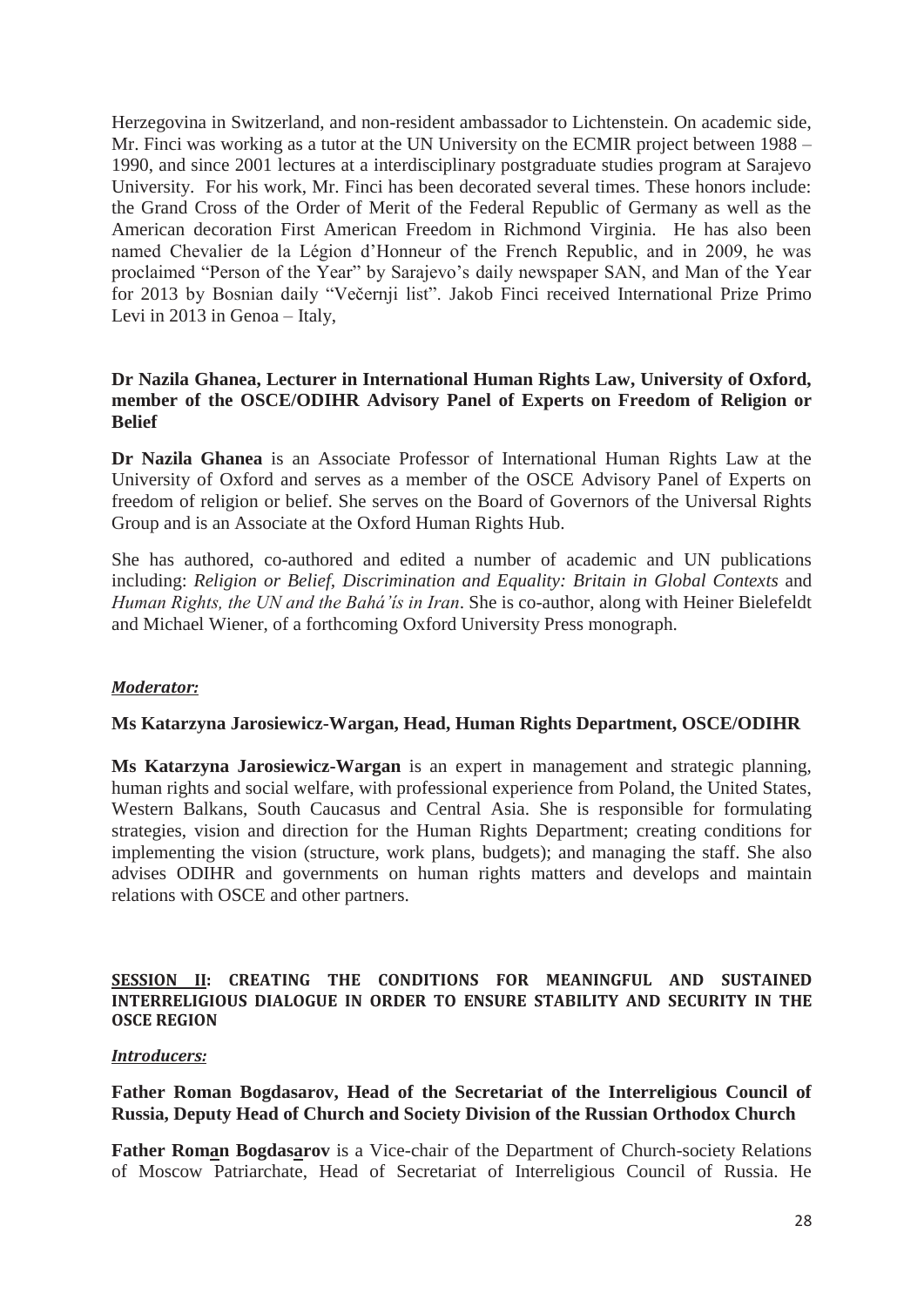graduated from National Research Nuclear University, Moscow St.Tikhon Theological University and completed his Postgraduate studies of The Moscow Theological Academy. He was actively involved in organizing interreligious events in Azerbaijan, Armenia, Kazakhstan, Russia (Moscow, Sochi, Northern Caucasus).

# **Dr Harriet Crabtree, Director of the Inter Faith Network for the United Kingdom**

**Dr Harriet Crabtree** OBE is the Director of the Inter Faith Network for the UK (IFN). IFN links in membership national faith community representative bodies, inter faith bodies and educational and academic bodies with an interest in inter faith issues. It has worked with them since 1987 to promote inter faith understanding and cooperation in the UK. Before coming to work for IFN, Harriet studied and worked in the United States, living at the Center for the Study of World Religions at Harvard Divinity School (from which she received her doctorate). She has worked in the field of inter faith relations since 1990, researched and written on a number of areas, including the development of local inter faith structures in the UK.

### *Moderator:*

# **Anna-Katharina Deininger, Special Representative of the OSCE Chair-in-Office on Youth and Security**

**Ms Anna-Katharina Deininger** was appointed as Special Representative of the Chair-in-Office on Youth and Security in February 2015, which followed her previous engagement as an OSCE Youth Ambassador under the Swiss CiO programme "Youth for Security and Cooperation in Europe". Among others, she is a board member of the United Nations Youth Associations Network and she represents the Academic Forum for Foreign Affairs within the Austrian National Youth Council.

#### **SESSION III: ADVANCING FREEDOM OF RELIGION OR BELIEF AND FOSTERING MUTUAL RESPECT AND UNDERSTANDING THROUGH DIALOGUE AND COOPERATION AMONG AND BETWEEN AUTHORITIES, RELIGIOUS AND BELIEF COMMUNITIES AND CIVIL SOCIETY**

#### *Introducers:*

#### **Mr John Kinahan, Assistant Editor, Forum 18 News Service, Norway**

**Mr John Kinahan** works for Forum 18 < http://www.forum18.org>, a Christian initiative based in Norway which provides original reporting and analysis on violations of freedom of thought, conscience and belief of all people in an objective, truthful and timely manner. It publishes on Central Asia, the South Caucasus, Russia and Belarus, as well as publishing analyses on Turkey. The name 'Forum 18' comes from Article 18 of both the Universal Declaration of Human Rights and the International Covenant of Civil and Political Rights. He read History at University College Cardiff, has worked on freedom of thought, conscience and religion issues since 1997, and is a former member of the OSCE/ODIHR Advisory Panel of Experts on Freedom of Religion and Belief.